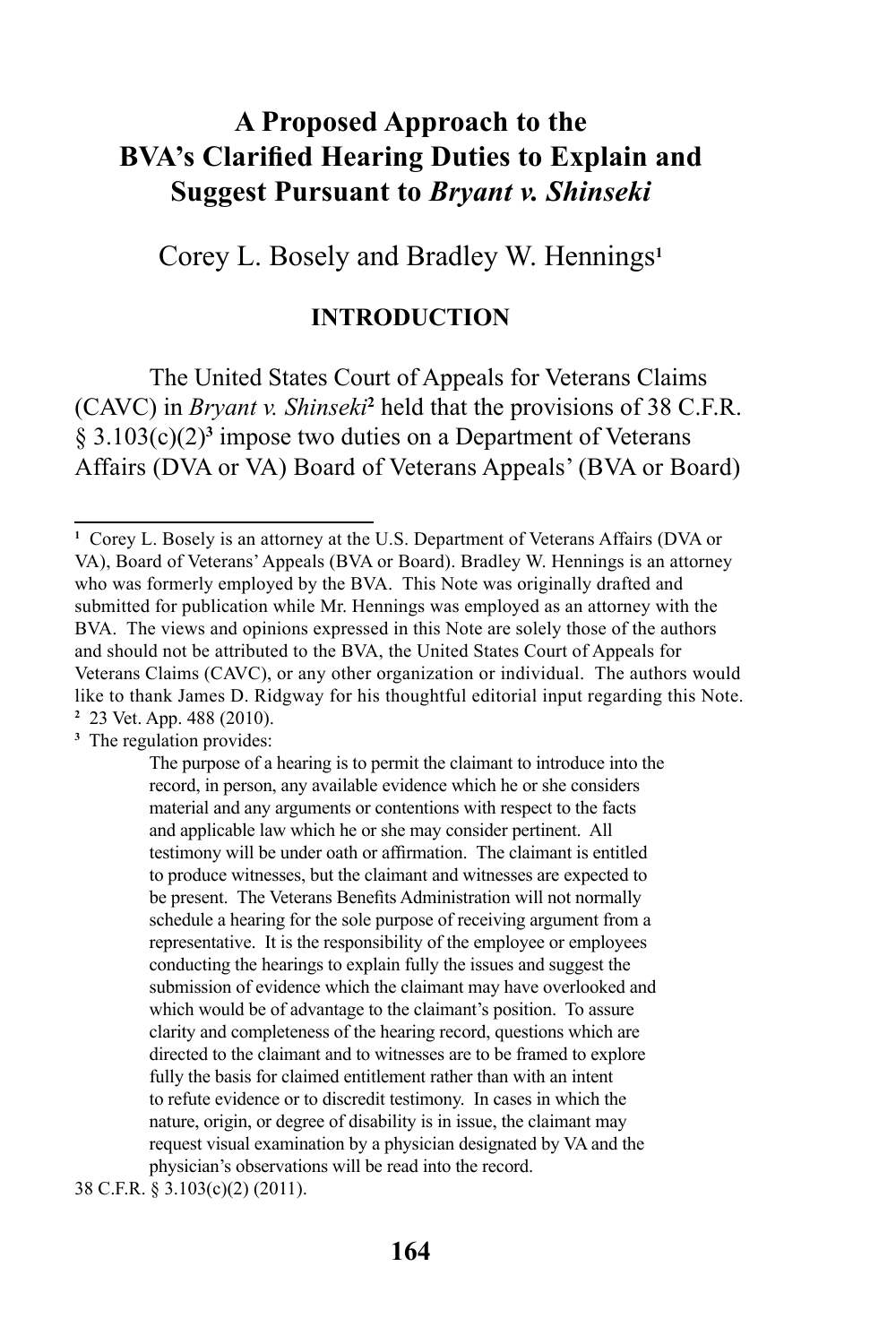Board Member**<sup>4</sup>** while conducting a hearing in a veterans' benefits claim appeal: (1) a duty to fully explain the issues on appeal, and (2) a duty to suggest that a claimant submit evidence supporting the issues on appeal *if* the record does not already contain evidence on the issue<sup>5</sup>

In Section I of this Note, the authors discuss the nature and purposes of BVA hearings in the veterans' benefits adjudication process. Section II reviews the *Bryant* decision itself. Section III offers a critique of the *Bryant* analysis and rule, proposing that the CAVC's holding in *Bryant* impermissibly requires the BVA to preadjudicate an appeal. Section IV provides proposals attempting to respond to the critique as offered in Section III. Specifically, the authors propose that given the difficulty in often assembling a clear and succinct "theory of the case" which the veteran is trying to provide, DVA should consider adopting a combination of recommendations, including a pre-hearing questionnaire that could help guide a Board Member in conducting hearings.

# **I. BACKGROUND**

The BVA makes final decisions on behalf of the Secretary on appeals from decisions of DVA Regional Offices (ROs).**<sup>6</sup>** Claim

**<sup>4</sup>** 38 U.S.C. § 7101(a) (2006) ("The Board shall consist of a Chairman, a Vice Chairman, and such number of [M]embers as may be found necessary in order to conduct hearings and dispose of appeals properly before the Board in a timely manner."); 38 C.F.R. § 19.2(b) (stating that a member of the BVA (other than the Chairman) may also be known as a Veterans Law Judge). The authors note that the CAVC in *Bryant* refers to the Board Members conducting a hearing as "Board hearing officers" but for the purpose of this Note, the term Board Member (the statutory title) is used rather than the terms "Board hearing officer" or "Veterans Law Judge."

**<sup>5</sup>** *Bryant*, 23 Vet. App. at 497.

**<sup>6</sup>** *See* 38 U.S.C. §§ 511, 7104(a) ("All questions in a matter which under section 511(a) of this title is subject to decision by the Secretary shall be subject to one review on appeal to the Secretary. Final decisions on such appeals shall be made by the Board. Decisions of the Board shall be based on the entire record in the proceeding and upon consideration of all evidence and material of record and applicable provisions of law and regulation."); see also BD. OF VETERANS' APPEALS, DEP'T OF VETERANS AFFAIRS, REPORT OF THE CHAIRMAN, FISCAL YEAR 2011, at 1 (2012) [hereinafter REPORT OF THE Chairman], *available at* http://veteranslawlibrary.com/files/Board\_Chairman\_Reports/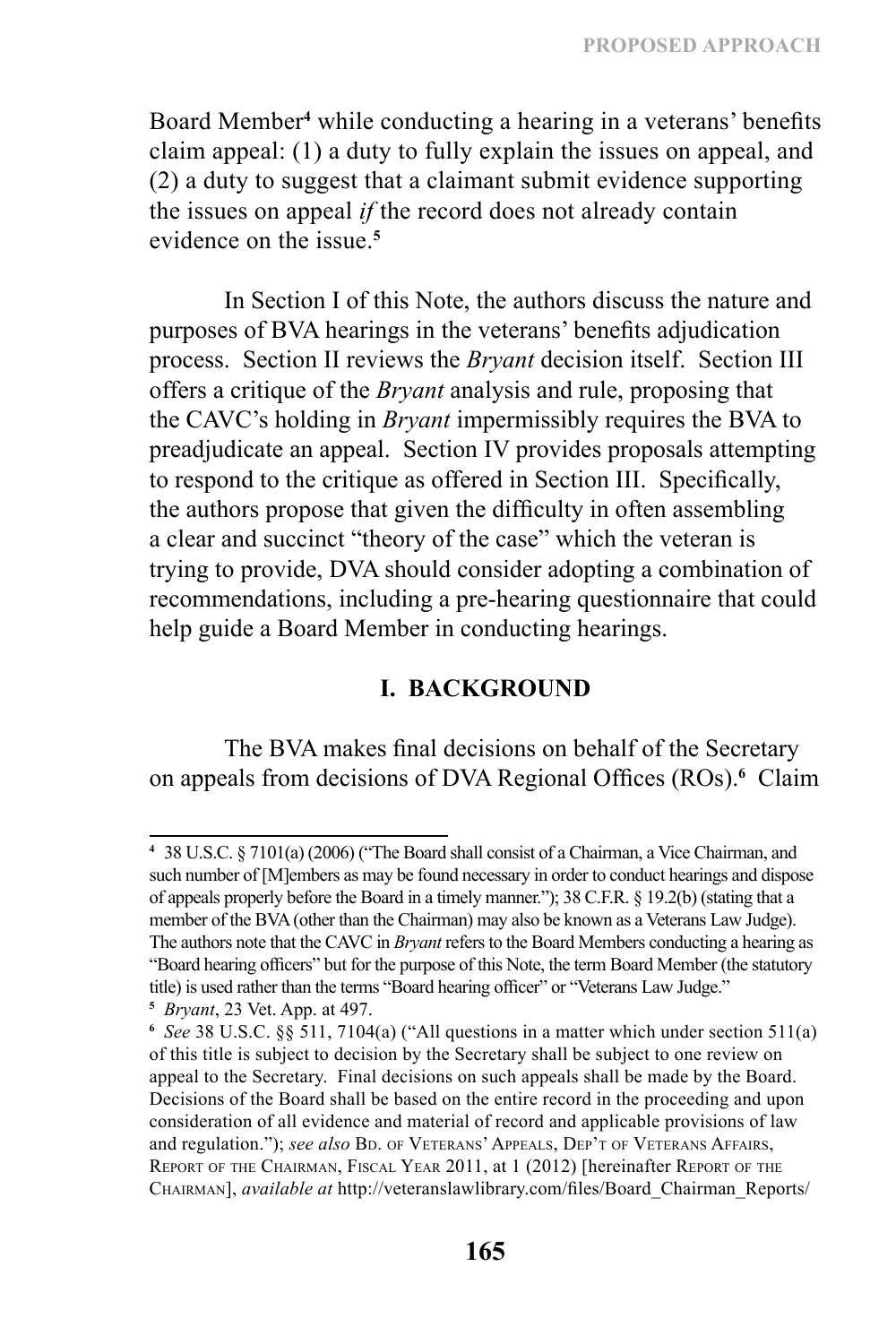adjudication within the DVA is carried out in a non-adversarial and paternalistic setting, although reviewable by federal courts.**<sup>7</sup>** The BVA reviews all appeals for entitlement to veterans' benefits**<sup>8</sup>** and its stated mission "is to conduct hearings and issue timely, understandable, and quality decisions for veterans and other Appellants in compliance with the requirements of law."**<sup>9</sup>**

DVA has an obligation to help a veteran substantiate his or her claim under the Veterans Claims Assistance Act of 2000 (VCAA);**<sup>10</sup>** certain provisions of the VCAA are commonly referred to as the Secretary's "duty to assist." Before this statute was passed, the Secretary had a general duty to assist "a claimant in developing the facts pertinent to the claim."**<sup>11</sup>** Yet, the VCAA put into operation certain language regarding the duty to assist: the DVA must provide assistance in procuring favorable evidence, service records,**<sup>12</sup>** and, in certain circumstances, a medical examination or opinion.**<sup>13</sup>** However, much of the evidence typically evaluated by the BVA is VA medical reports.**<sup>14</sup>**

In addition, during the course of the appellate process and prior to a case being certified to the BVA for review, a claimant may request an RO hearing.**<sup>15</sup>** An RO hearing may be held prior

**<sup>12</sup>** *Id.* § 5103A(b)-(c) (2006).

BVA2011AR.pdf ("The Board makes final decisions on behalf of the Secretary on appeals from decisions of local [VA] offices.").

**<sup>7</sup>** *See* James D. Ridgway, *Lessons the Veterans Benefits System Must Learn on Gathering Expert Witness Evidence*, 18 Fed. Cir. B.J. 405, 411-12 (2009).

**<sup>8</sup>** Report of the Chairman, *supra* note 6, at 1 (explaining that the types of appeals reviewed by the Board include "claims for service connection, increased disability ratings, total disability ratings, pension, insurance benefits, educational benefits, home loan guaranties, vocational rehabilitation, dependency and indemnity compensation, and health care delivery").

**<sup>9</sup>** *Id*.

**<sup>10</sup>** Veterans Claims Assistance Act of 2000 (VCAA), Pub L. No. 106-475, 114 Stat. 2096. **<sup>11</sup>** 38 U.S.C. §§ 3007, 5107 (1998).

**<sup>13</sup>** *Id.* § 5103A(d).

**<sup>14</sup>** *See* Jonathan Krisch, *Judge, Jury, and the Gatekeeper: Admitting and Weighing Expert Testimony in Veterans' Claims Adjudication and the Federal Courts*, 4 VETERANS L. Rev. 41, 61 (2012).

**<sup>15</sup>** *See* Marcy W. Kreindler & Sarah B. Richmond, *Expedited Claims Adjudication*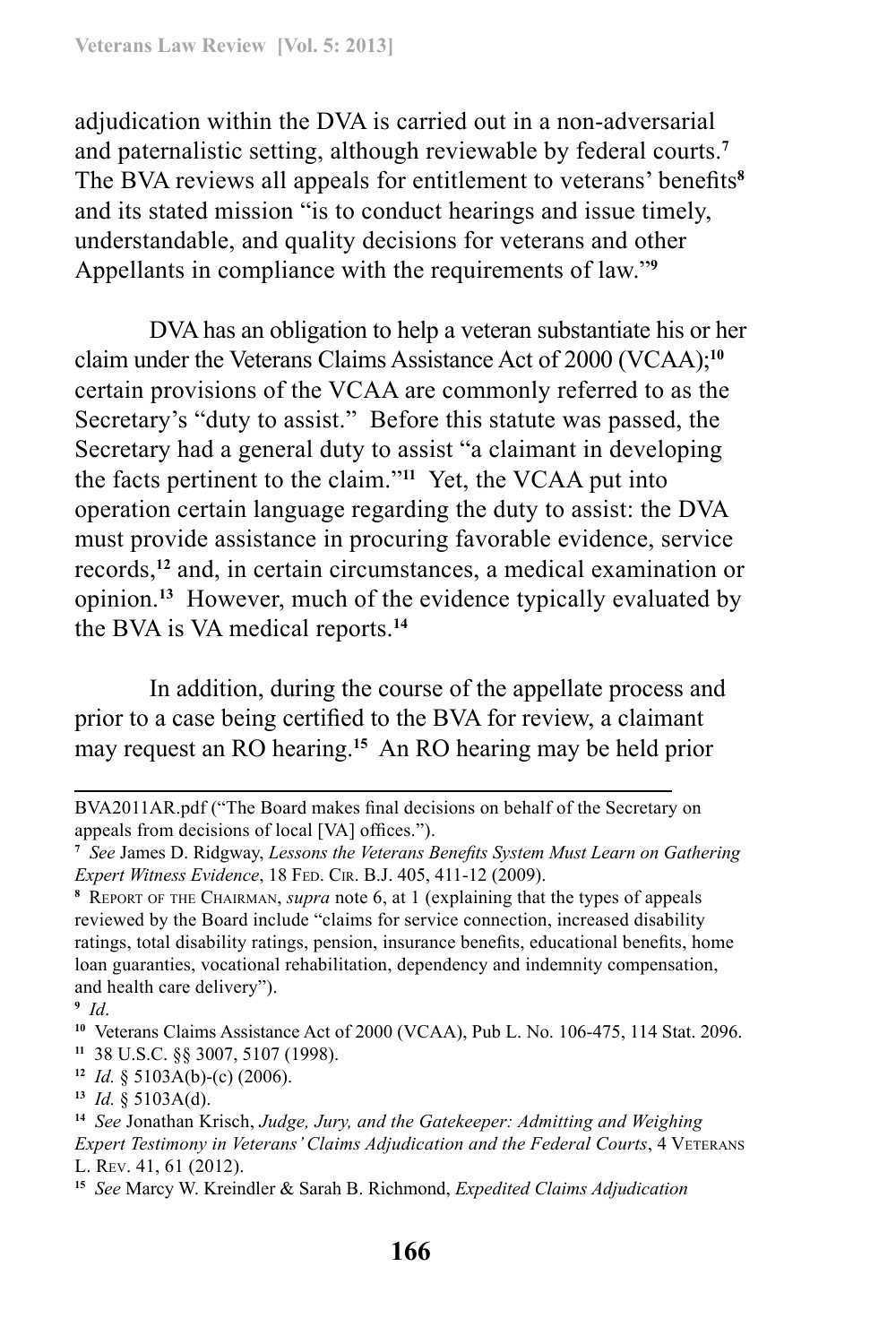to, or subsequent to, an RO adjudication.**<sup>16</sup>** These hearings are conducted by Decision Review Officers ("DROs"), who have the authority to consider evidence and render a new determination on a claim prior to BVA review.**<sup>17</sup>**

"The Board shall decide any appeal only after affording the appellant an opportunity for a hearing."**<sup>18</sup>** BVA hearings are designed "to receive argument and testimony relevant and material to the appellate issue"**<sup>19</sup>** and "to permit the claimant to introduce into the record . . . any available evidence which he or she considers material and any arguments or contentions with respect to the facts and applicable law which he or she may consider pertinent."**<sup>20</sup>** During such a hearing, the testimony will be under oath or affirmation and a claimant may produce witnesses, but they must be in person.**<sup>21</sup>** In addition, the "[h]earings conducted by the Board are ex parte in nature and nonadversarial."**<sup>22</sup>** Questions may be asked, but cross-examination is not permitted.**<sup>23</sup>**

Although BVA hearings are not bound or limited by the rules of evidence, reasonable bounds of relevancy and materiality should be maintained.**<sup>24</sup>** "Unlike a traditional judicial appeal where review is of the record, the opportunity for a personal hearing

- **<sup>19</sup>** 38 C.F.R. § 20.700(b).
- **<sup>20</sup>** *Id.* § 3.103(c)(2).

**<sup>22</sup>** *Id.* § 20.700(c).

*Initiative (ECA): A Balancing Act Between Efficiency and Protecting Due Process Rights of Claimants,* 2 Veterans L. Rev. 55, 57 (2010).

**<sup>16</sup>** *Id*.

**<sup>17</sup>** *See* 38 C.F.R. § 3.2600 (2011); Bryan A. Liang & Mark S. Boyd, *PTSD in Returning Wounded Warriors: Ensuring Medically Appropriate Evaluation and Legal Representation Through Legislative Reform*, 22 Stan. L. & Pol'y Rev. 177, 184 (2011). **<sup>18</sup>** 38 U.S.C. § 7107(b).

**<sup>21</sup>** *Id*.

**<sup>23</sup>** *Id*. ("Parties to the hearing will be permitted to ask questions, including follow-up questions, of all witnesses but cross-examination will not be permitted.").

<sup>&</sup>lt;sup>24</sup> *Id.* ("Proceedings will not be limited by legal rules of evidence, but reasonable bounds of relevancy and materiality will be maintained. The presiding Board Member may set reasonable time limits for the presentation of argument and may exclude documentary evidence, testimony, and/or argument which is not relevant or material to the issue, or issues, being considered or which is unduly repetitious.").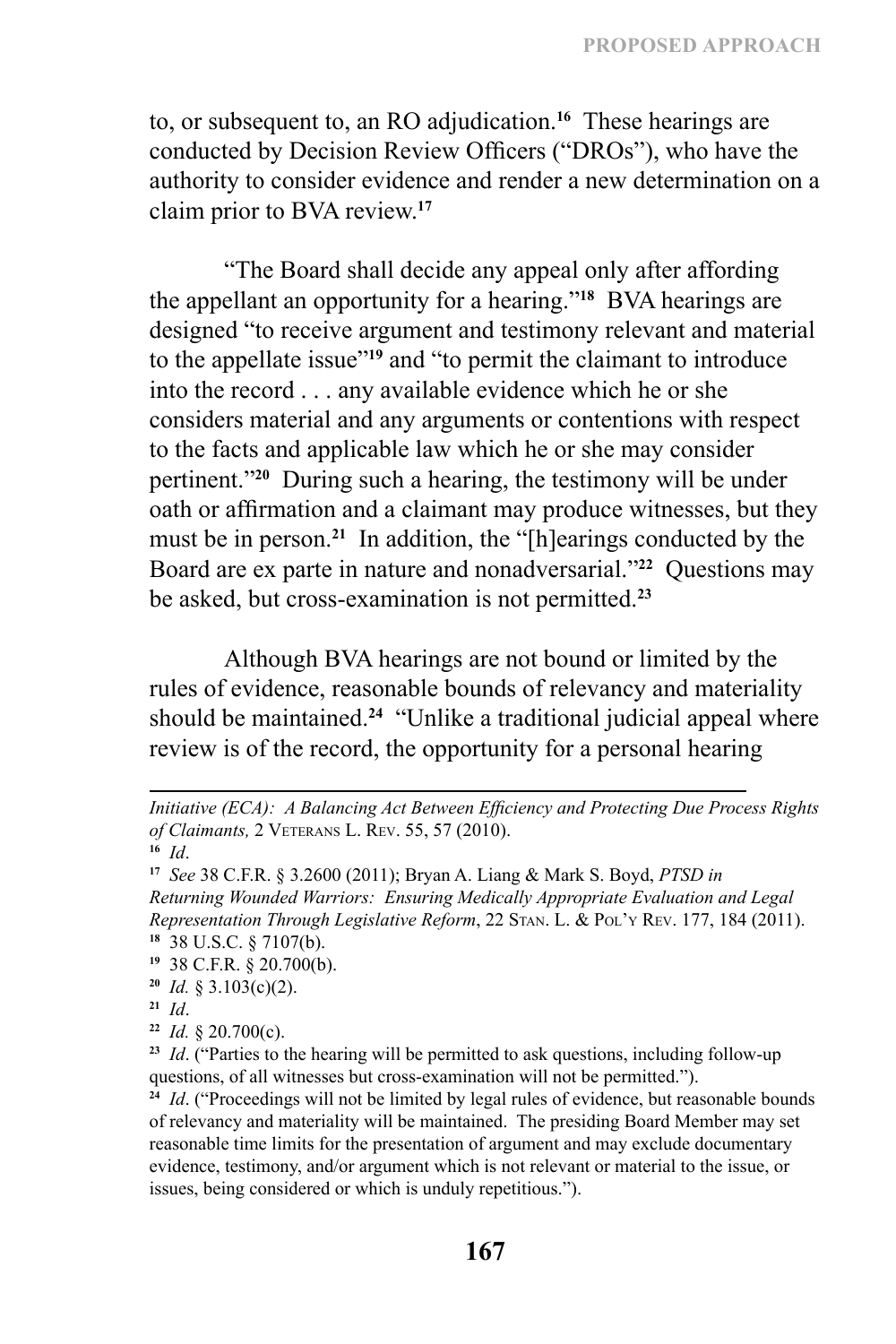before the Board is significant because it is the veteran's one opportunity to personally address those who will find facts, make credibility determinations, and ultimately render the final Agency decision on his claim."**<sup>25</sup>**

BVA hearings have dual purposes of both development and participation, both to elicit testimony as to any possible overlooked evidence, as well as provide a veteran with an opportunity to participate in his claim.**<sup>26</sup>** Testimony provided at hearings may assist the BVA when the veteran has provided an incomplete theory of entitlement to benefits thus far or when DVA has overlooked any alternative theories of entitlement.

As a procedural aside, the authors recognize that DVA ostensibly abrogated the holding of *Bryant* as it applies to the BVA in a final rule amendment published and made effective on August 23, 2011.**<sup>27</sup>** DVA took the position that it was merely clarifying existing hearing practice and procedures before the Agency of Original Jurisdiction (AOJ) and the BVA.**<sup>28</sup>** Specifically, the final rule amendment clarified that the hearing procedures outlined in 38 C.F.R.  $\S 3.103(c)(2)$  apply to hearings held before the AOJ and not to hearings held before the BVA.**<sup>29</sup>** DVA also amended 38 C.F.R. § 20.706 to clarify that Board Members presiding over a hearing on appeal are not bound by the hearing procedures in 38 C.F.R. § 3.103(c)(2).**<sup>30</sup>** However, this final rule was challenged by the National Organization of Veterans Advocates, Inc. ("NOVA") at the United States Court of Appeals for the Federal Circuit (Federal Circuit).**<sup>31</sup>** NOVA

**<sup>25</sup>** Arneson v. Shinseki, 24 Vet. App. 379, 382 (2011).

**<sup>26</sup>** 38 C.F.R. § 3.103(c)(2).

**<sup>27</sup>** Rules Governing Hearings Before the Agency of Original Jurisdiction and the Board of Veterans' Appeals; Clarification, 76 Fed. Reg. 52,572 (Aug. 23, 2011).

**<sup>28</sup>** *Id*. at 52,573.

**<sup>29</sup>** *Id*.

**<sup>30</sup>** *Id*.

**<sup>31</sup>** Petition for Review, Nat'l Org. of Veterans Advocates, Inc. v. Sec'y of Veterans Affairs, No. 2011-7191 (Fed. Cir. Sept. 9, 2011).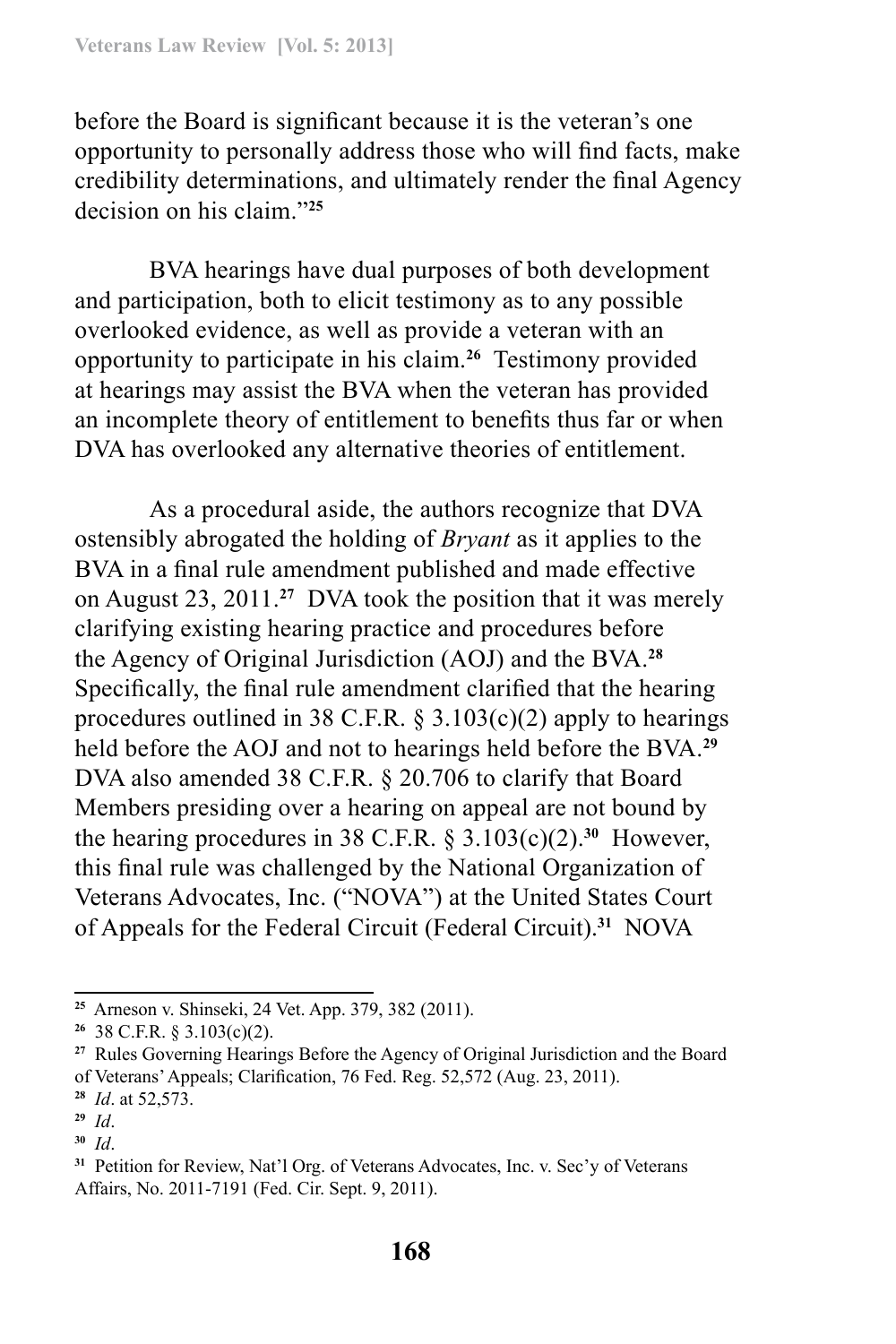argued that fundamentally the rule should not have been issued as final, but rather the rule was invalid because it should have gone through the normal notice and comment process under the Administrative Procedure Act (APA).**<sup>32</sup>**

The United States Department of Justice (DOJ) recently indicated that DVA has decided to repeal the rule amendment and revise the rule to its previous language.**<sup>33</sup>** As part of the motion requesting additional time to accomplish this, the DOJ represented to the Federal Circuit that DVA will not apply the provisions of the August 23, 2011 amendment between the filing of the motion (March 5, 2012) and when the repeal of the amendment takes place.**<sup>34</sup>** DVA subsequently took action to repeal the prior amendment, taking effect on June 18, 2012 and applying to decisions issued by the Board on or after August 23, 2011.**<sup>35</sup>** However, there is nothing precluding DVA from trying again to abrogate *Bryant* by following the appropriate notice and comment procedures under the APA.

# **II. THE** *BRYANT* **DECISION**

In *Bryant*, the BVA denied claims of entitlement to service connection for bilateral hearing loss, tinnitus, squamous cell carcinoma, and frostbite residuals in both feet.**<sup>36</sup>** Specifically, hearing loss and tinnitus were found to be not related to active service.**<sup>37</sup>** No current disability was found with respect to the squamous cell carcinoma, and frostbite residuals in both feet claims.**<sup>38</sup>**

**<sup>32</sup>** *Id.* at 1; Brief for Petitioner at 30, Nat'l Org. of Veterans Advocates, Inc. v. Sec'y of Veterans Affairs, No. 2011-7191 (Fed. Cir. Dec. 22, 2011).

**<sup>33</sup>** Respondent's Second Motion for Enlargement of Time at 2, Nat'l Org. of Veterans Advocates, Inc. v. Sec'y of Veterans Affairs, No. 2011-7191 (Fed. Cir. Mar. 5, 2012). **<sup>34</sup>** *Id*. at 3.

**<sup>35</sup>** Rules Governing Hearings Before the Agency of Original Jurisdiction and the Board of Veterans' Appeals; Repeal of Prior Rule Change, 77 Fed. Reg. 70,686, 70,686 (Nov. 27, 2012). **<sup>36</sup>** Bryant v. Shinseki, 23 Vet. App. 488, 491 (2010).

**<sup>37</sup>** *Id*.

**<sup>38</sup>** *Id*.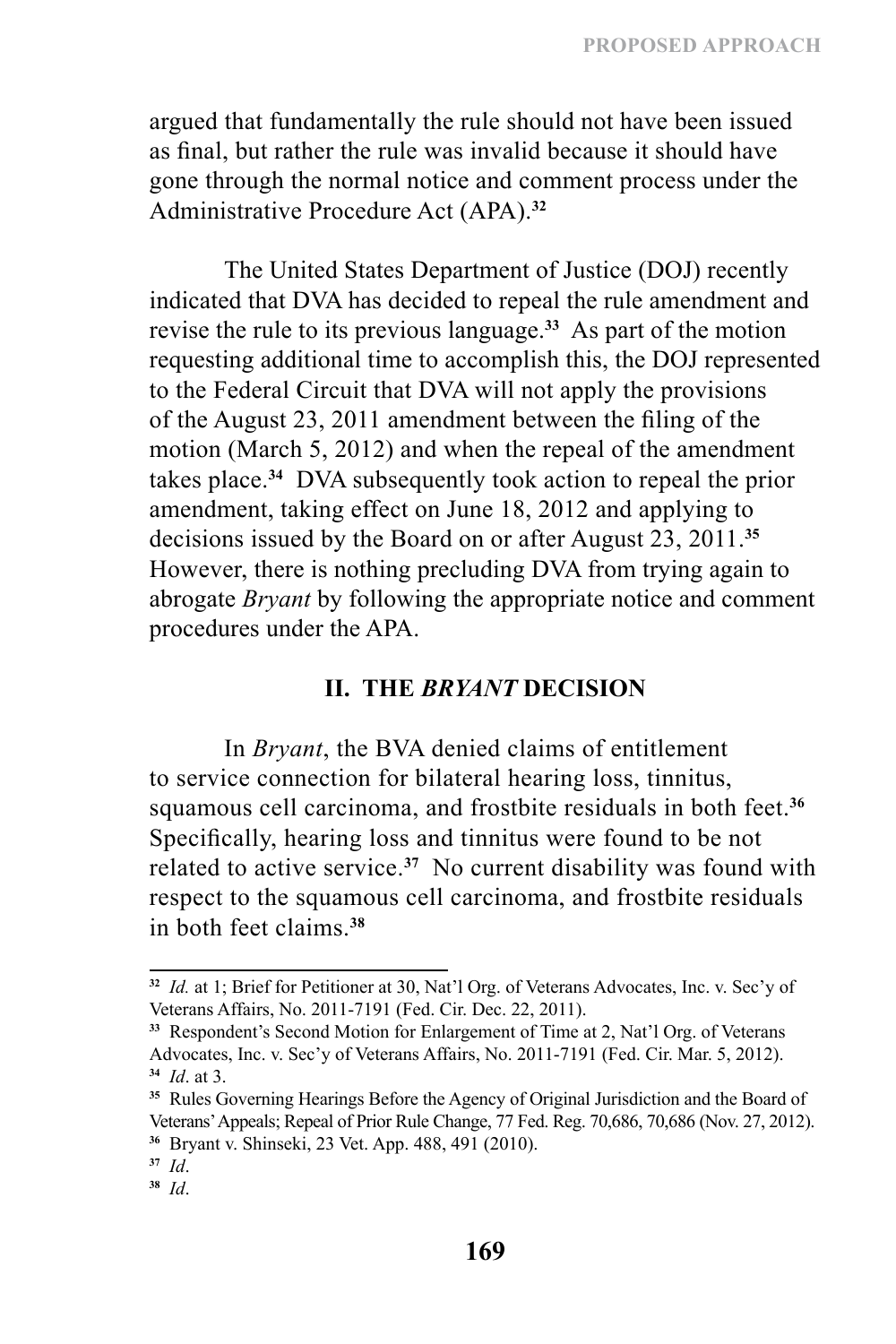On appeal, the appellant argued that DVA failed in its duty to assist, in that during his hearing before the BVA, the presiding Board Member did not suggest submission of medical evidence, relying on 38 C.F.R.  $\S$  3.103(c)(2), which outlines the responsibilities of DVA employees who conduct hearings.**<sup>39</sup>** The appellant further argued that the Board Member was required to make a preliminary decision prior to the hearing so that he or she could explain to the appellant any deficiencies in the evidence that would need to be overcome in order to receive a favorable decision.**<sup>40</sup>**

DVA argued that the regulation applied to overlooked evidence and that in light of the notification letters sent to the appellant there was no overlooked evidence.**<sup>41</sup>** DVA also argued that a Board Member's 38 C.F.R.  $\S 3.103(c)(2)$  obligation arose in a narrow set of circumstances where a Board Member, having been placed on notice of the existence of evidence that would help prove a claim, failed to suggest the submission of such evidence.**<sup>42</sup>** In addition, DVA argued that even if the Board Member had a duty to inform the appellant that medical evidence was needed to substantiate the claim, failure to meet the duty resulted in no prejudice because the appellant had been informed through the preadjudicatory notice provided pursuant to 38 U.S.C. § 5103(a).**<sup>43</sup>**

The CAVC reasoned in the analysis of *Bryant* that the duties under 38 C.F.R. § 3.103(c)(2) do not require preadjudication of an appeal or that preadjudication of the evidence is required prior to a BVA hearing.**<sup>44</sup>** It determined that a Board Member need not weigh conflicting evidence in order to (1) ascertain whether the record lacks evidence for establishing a material element of a claim; (2) notify a claimant that evidence on that element should

- **<sup>39</sup>** *Id*.
- **<sup>40</sup>** *Id*.
- **<sup>41</sup>** *Id*.

- **<sup>43</sup>** *Id*. at 492.
- **<sup>44</sup>** *Id*. at 493.

**<sup>42</sup>** *Id*. at 491-92.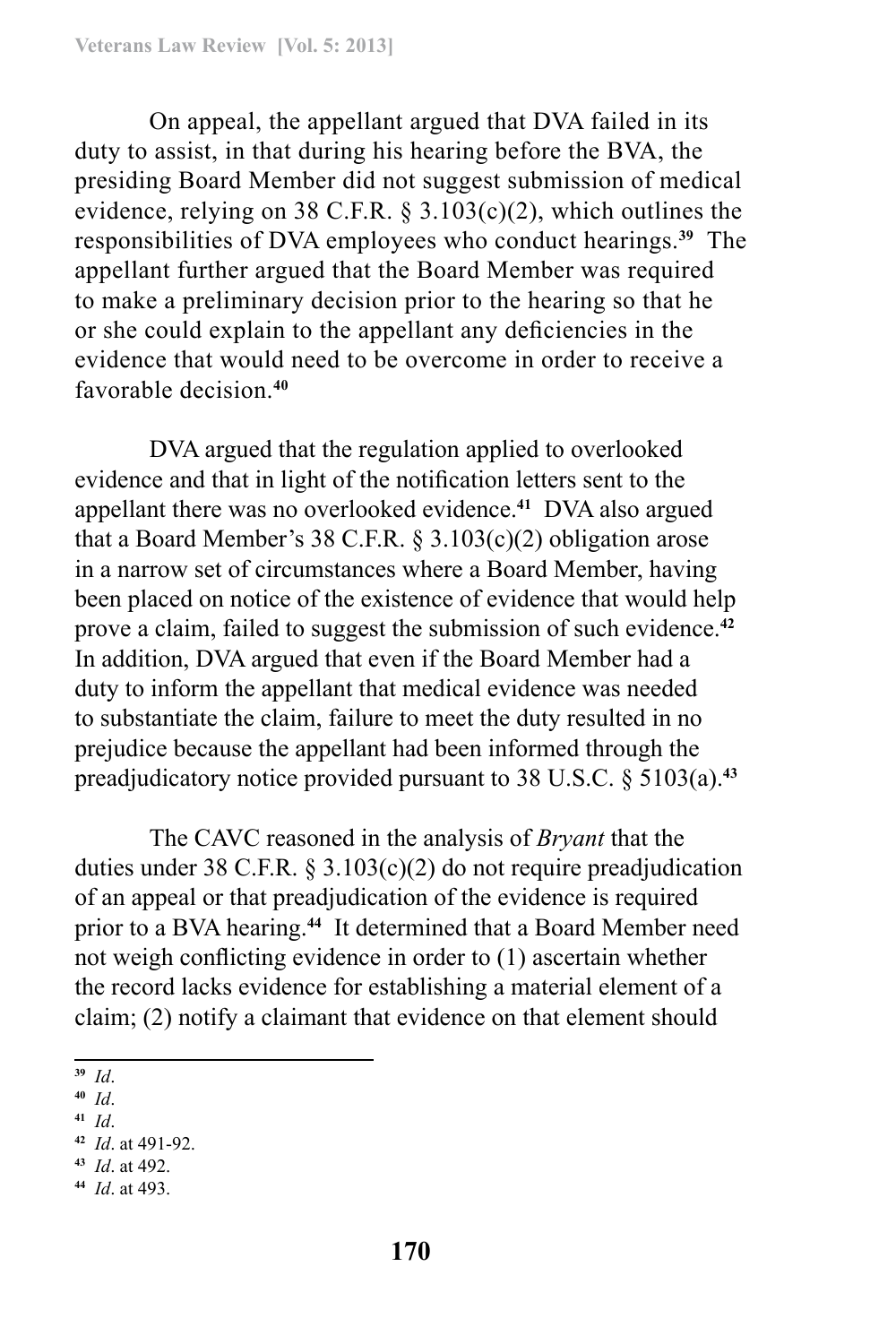be submitted, and (3) assure that the hearing record is clear and complete.**<sup>45</sup>** Yet, the CAVC went on to note that a Board Member "necessarily must review the record" as part of its duty to fully explain the issues, and concluded that in doing so, the Board Member could not then "ignore a lack of evidence in the record on a material issue and not suggest its submission, unless the record (or the claimant at the hearing) clearly shows that such evidence is not available."**<sup>46</sup>** In addition, the Board Member "must not only be familiar with the claims file but also be engaged in the hearing process."**<sup>47</sup>** The CAVC held that the provisions of 38 C.F.R. § 3.103(c)(2) impose upon a Board Member: (1) a duty to explain fully the issues on appeal, and (2) a duty to suggest that a claimant submit evidence supporting the issues on appeal if the record does not already contain evidence on the issue.**<sup>48</sup>**

The CAVC found in the case before it that the Board Member had erred as to the duty to explain fully the issues on appeal, noting the outstanding issues material to substantiating the claim, current disability and medical nexus.**<sup>49</sup>** The CAVC also found that "the record already contained VA medical examination reports stating that the appellant currently did not have frostbite, and that, although he had hearing loss and tinnitus, these disabilities were not caused by his service."**<sup>50</sup>** In addition, responses were elicited from the appellant as to his frostbite, hearing loss, and tinnitus and that under these circumstances nothing gave rise to the possibility that evidence had been overlooked for these disabilities.**<sup>51</sup>** However, with regard to squamous cell carcinoma, at the time of the hearing there was no DVA or other examination report addressing nexus; therefore the lack of medical evidence in the record addressing a nexus gave rise

**<sup>45</sup>** *Id*.

**<sup>47</sup>** *Id*. at 496.

- **<sup>49</sup>** *Id*.
- **<sup>50</sup>** *Id*.
- **<sup>51</sup>** *Id*.

**<sup>46</sup>** *Id*. at 493-94.

**<sup>48</sup>** *Id*. at 497.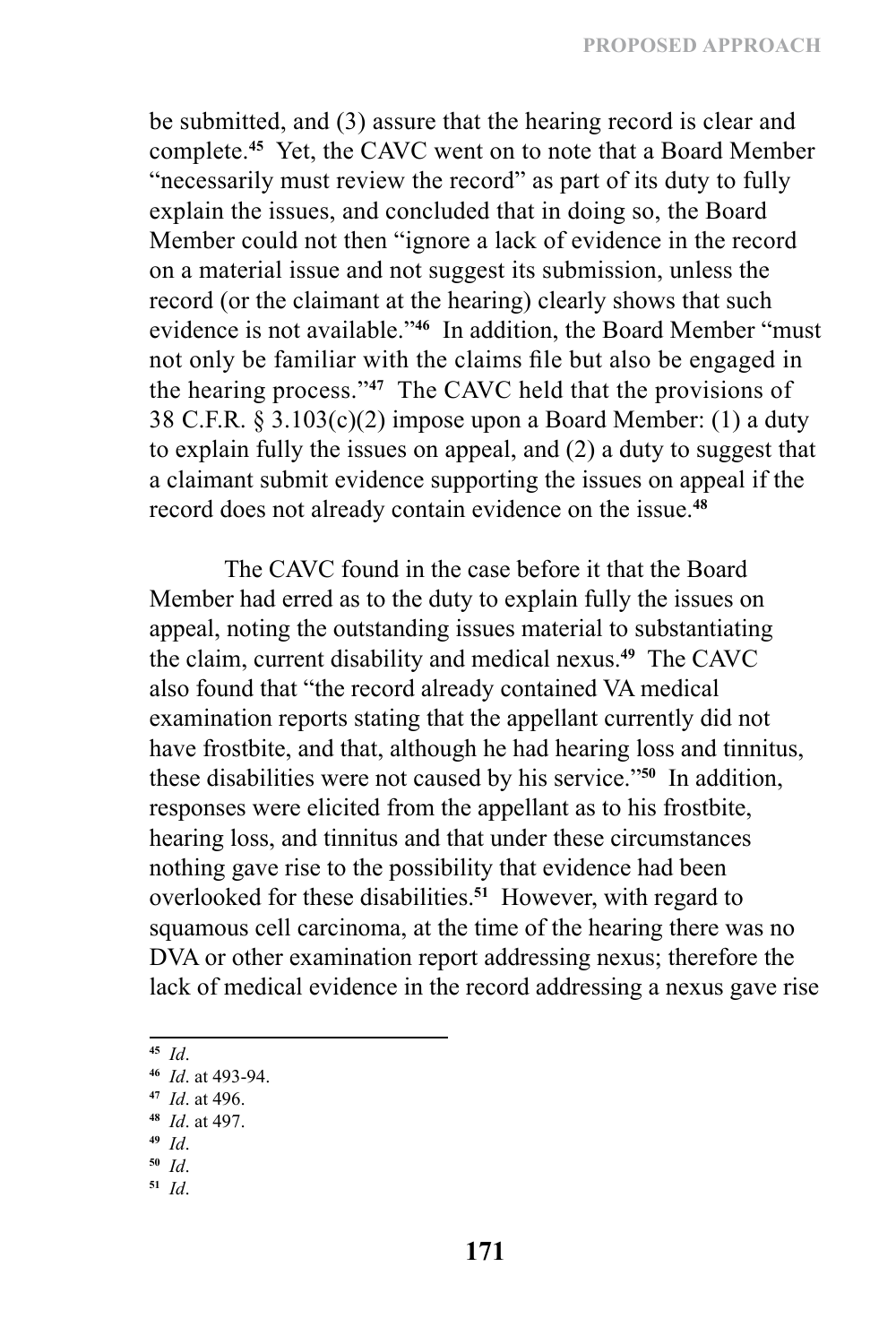to the possibility that the evidence had been overlooked and the Board Member should have suggested that the appellant secure and submit this evidence if possible; this failure was error.**<sup>52</sup>**

The CAVC then addressed whether there was prejudice to the Veteran in the case before them.**<sup>53</sup>** The CAVC concluded that the Veteran was not prejudiced on the frostbite, hearing loss, and tinnitus claims because the record on those claims had been fully developed, including by providing a DVA examination.**<sup>54</sup>** With regard to the fourth claim, squamous cell carcinoma, by contrast, the CAVC found that the Veteran had been prejudiced.**<sup>55</sup>** The CAVC explained that the evidence on that claim was absent from the record on the central issue involving nexus.**<sup>56</sup>**

Judge Lance issued a separate opinion concurring in part and dissenting in part, noting that the holding built on the CAVC's "previously disjointed caselaw" regarding 38 C.F.R. §  $3.103(c)(2)$ <sup>57</sup> He agreed with the majority that the provisions of 38 C.F.R. § 3.103(c)(2) impose on a Board Member a duty to explain and a duty to suggest.**<sup>58</sup>** He felt, however, that the majority did not adequately explain how their holding did not require preadjudication of an appeal.**<sup>59</sup>** Judge Lance pointed out that the majority did not adequately explain how its holding did not require preadjudication when the majority specifically

- **<sup>54</sup>** *Id*.
- **<sup>55</sup>** *Id*. at 499.
- **<sup>56</sup>** *Id*.

**<sup>57</sup>** *Id*. at 500 (Lance, J., concurring in part and dissenting in part). The majority in *Bryant* discusses and analyzes a number of prior cases regarding 38 C.F.R. § 3.103(c)(2), including *Thomas v. Nicholson*, 423 F.3d 1279 (Fed. Cir. 2005); *Prickett v. Nicholson*, 20 Vet. App. 370 (2006); *Sizemore v. Principi*, 18 Vet. App. 264 (2004); *Constantino v. West*, 12 Vet. App. 517 (1999); *Douglas v. Derwinski*, 2 Vet. App. 103 (1992); *Proscelle v. Derwinski*, 2 Vet. App. 629 (1992); and *Cuevas v. Principi*, 3 Vet. App. 542 (1992). **<sup>58</sup>** *See Bryant*, 23 Vet. App. at 500 (finding that the majority did an excellent job of clarifying the CAVC's previously disjointed case law on 38 C.F.R.  $\S 3.103(c)(2)$ ). **<sup>59</sup>** *Id*.

**<sup>52</sup>** *Id*. at 497-98.

**<sup>53</sup>** *Id*. at 498-99.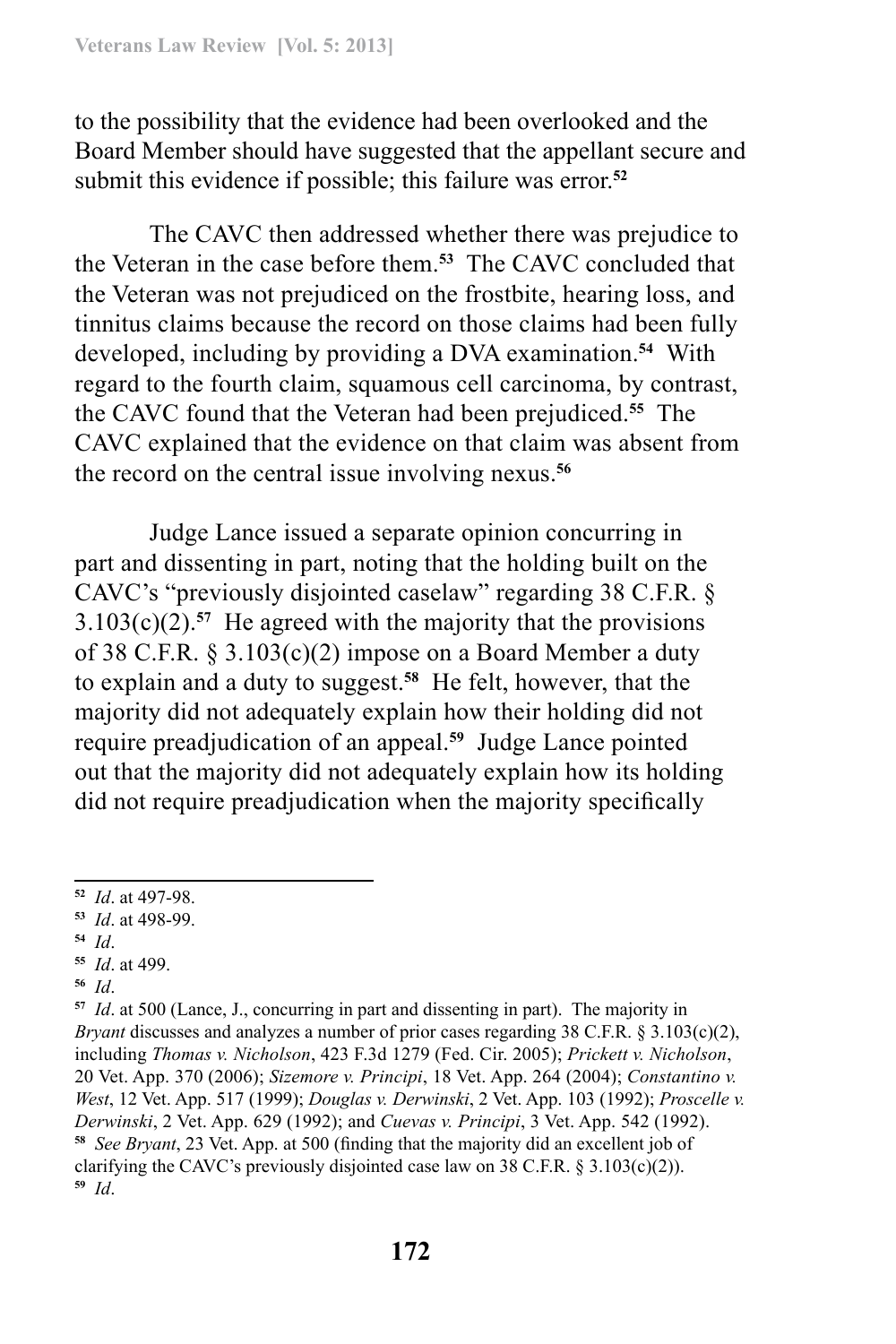mandated that a Board Member review the entire record.**<sup>60</sup>** He explained that "some evaluation of the evidence" would be required in order to determine what issues were "reasonably in dispute."**<sup>61</sup>** Furthermore, he noted, a Board Member would often be required to analyze "the nature or meaning of ambiguous documents or reports" in the record to determine whether favorable evidence was missing from the record.**<sup>62</sup>** Importantly, Judge Lance concluded that a Board Member's central focus should be on the duty to explain, rather than the duty to suggest.**<sup>63</sup>** He felt that if a claimant did not understand the types of evidence needed to prove his claim, then that claimant would not understand what favorable evidence he could submit to support the claim.**<sup>64</sup>**

Judge Lance proposed an alternative standard, which would be similar to the notice prescribed in *Kent v. Nicholson*, **<sup>65</sup>** to avoid requiring the preadjudication of claims.**<sup>66</sup>** According to this standard, the BVA would look to the most recent RO decision to determine what evidence was missing and what types of evidence would be needed <sup>67</sup>

**<sup>64</sup>** *Id*. at 501.

**<sup>65</sup>** 20 Vet. App. 1, 9-10 (2006). In *Kent*, the CAVC found:

[I]n the context of a claim to reopen a previously denied claim for service connection, the VCAA requires the Secretary to look at the bases for the denial in the prior decision and to respond with a notice letter that describes what evidence would be necessary to substantiate that element or elements required to establish service connection that were found insufficient in the previous denial. Therefore, the question of what constitutes material evidence to reopen a claim for service connection depends on the basis on which the prior claim was denied.

*Id*.

**<sup>66</sup>** *Bryant*, 23 Vet. App. at 500.

**<sup>67</sup>** *Id*.

**<sup>60</sup>** *Id*.

**<sup>61</sup>** *Id*.

**<sup>62</sup>** *Id*.

**<sup>63</sup>** *Id*. at 500-01.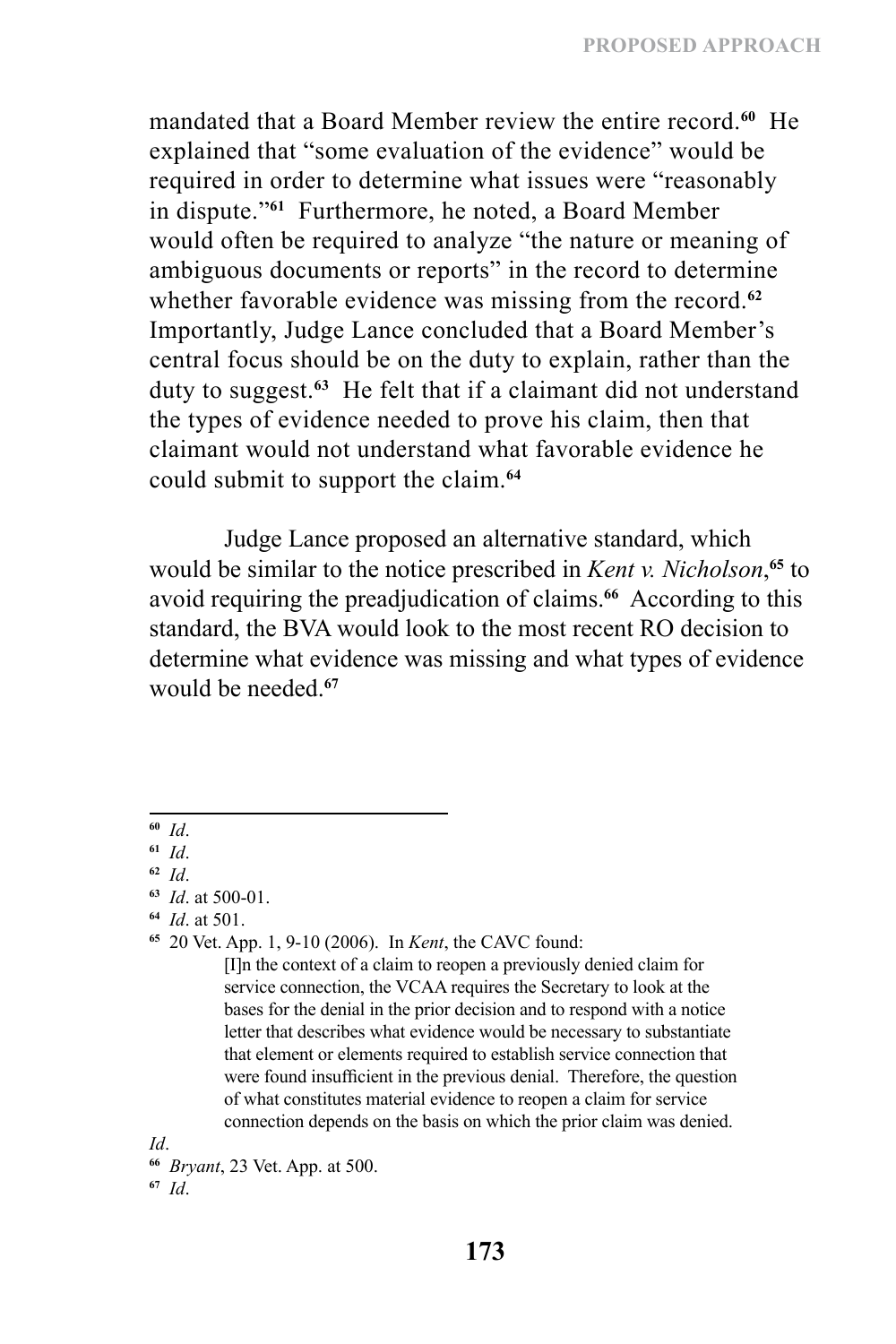Judge Lance also disagreed with the majority's prejudicial error analysis.**<sup>68</sup>** He felt that the majority improperly focused on the duty to suggest requirement of 38 C.F.R.  $\S 3.103(c)(2)$ .<sup>69</sup> This, according to Judge Lance, denied an appellant the opportunity to be informed of what favorable evidence was lacking from the record.**<sup>70</sup>** If a veteran did not submit favorable evidence after a hearing, it might be because he did not understand that he might need to submit favorable evidence to rebut negative evidence already of record.**<sup>71</sup>** Judge Lance concluded his opinion by emphasizing his belief that the duty to explain fully the issues existed "to help claimants rebut negative evidence."**<sup>72</sup>**

# **III. CRITIQUE OF THE** *BRYANT* **ANALYSIS AND RULE**

Preadjudication, which is also referred to as predecisional analysis or predecisional adjudication, involves any analysis of, or ruling on, the probative value of the available evidence in a claim prior to the time the BVA makes a final decision on the merits of that claim.**<sup>73</sup>** The CAVC, in *Bryant*, found that preadjudication was not necessary for a Board Member to satisfy the duty to suggest.**<sup>74</sup>** However, the CAVC's body of prior case law addressing preadjudication, as Judge Lance indicated in his dissent in *Bryant*, calls into question this conclusion.**<sup>75</sup>**

**<sup>68</sup>** *Id*.

- **<sup>71</sup>** *Id*.
- **<sup>72</sup>** *Id*.

**<sup>75</sup>** *Id*. at 500.

**<sup>69</sup>** *Id*. at 500-01.

**<sup>70</sup>** *Id*. at 501.

**<sup>73</sup>** Locklear v. Nicholson, 20 Vet. App. 410, 415-16 (2006).

**<sup>74</sup>** *Bryant*, 23 Vet. App. at 492-93.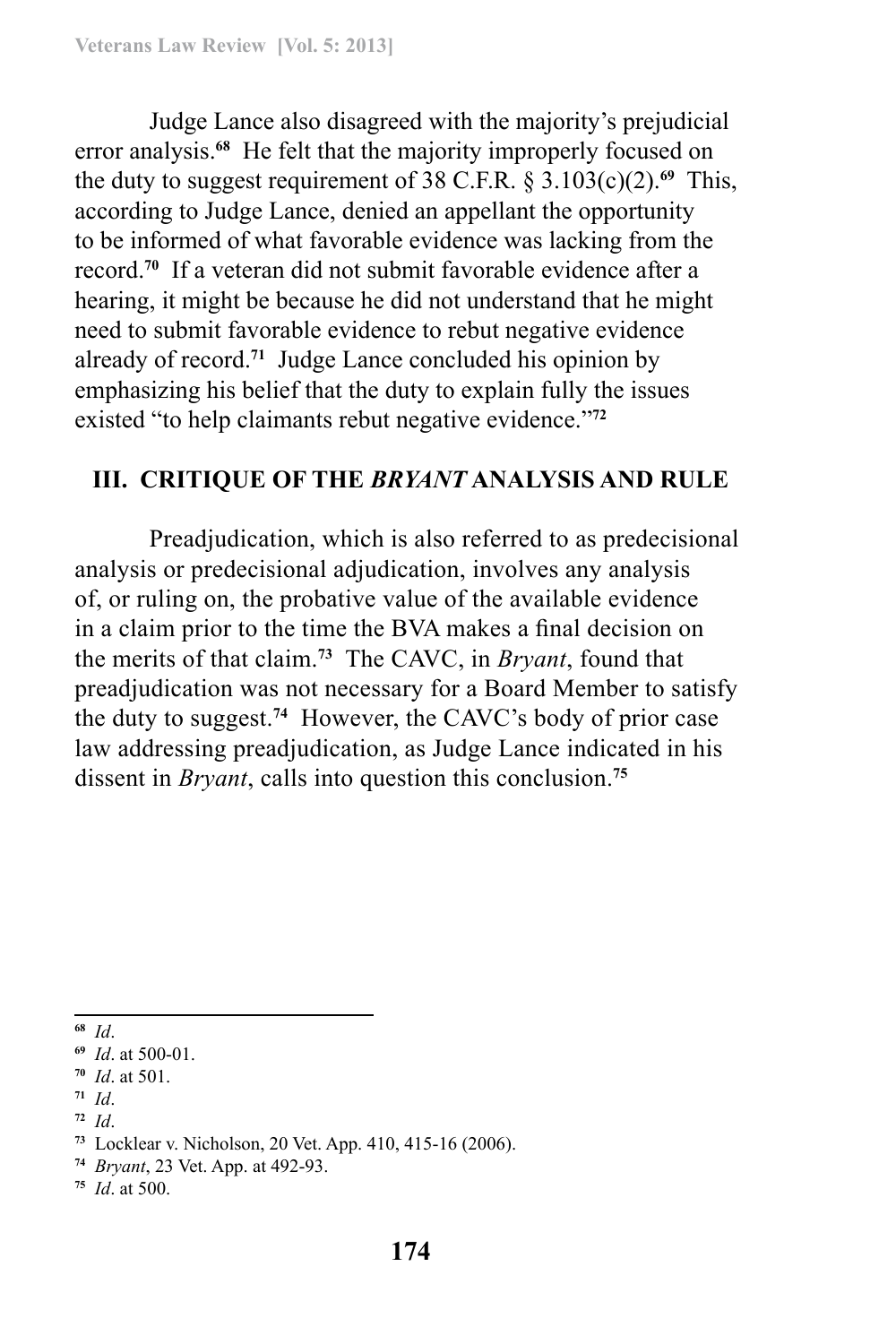# **A. Prior Case Law Addressing Preadjudication**

The CAVC has previously addressed analogous situations.**<sup>76</sup>** The CAVC, in *Locklear v. Nicholson*, addressed the provisions of 38 U.S.C. § 5103(a), which, they explained, imposed three notice duties on DVA once a claim is submitted.**<sup>77</sup>** First, DVA has a duty to notify a claimant of any information and evidence "not previously provided to the [DVA] that is necessary to substantiate the claim."**<sup>78</sup>** Second and third, DVA has a duty to notify the claimant of what evidence is to be provided by the claimant and what evidence would be obtained by DVA on behalf of the claimant.**<sup>79</sup>** Analogous to the three duties of 38 U.S.C. § 5103(a), the CAVC in *Bryant* identified the provisions of 38 C.F.R. § 3.103(c)(2) as imposing two duties on a Board Member: (1) a duty to fully explain the issues, and (2) a duty to suggest the submission of evidence that was possibly overlooked.**<sup>80</sup>** The second duty imposed by 38 C.F.R. § 3.103(c)(2), that a Board Member "suggest the submission of evidence which the claimant may have overlooked and which would be of advantage to the claimant's position,"**<sup>81</sup>** is consistent with the duty of 38 U.S.C. § 5103(a) requiring DVA to notify a claimant of evidence "not previously provided to [DVA] that is necessary to substantiate the claim."**<sup>82</sup>**

In particular, the CAVC explained in *Locklear* that DVA's duty to notify concerns the evidence gathering stage of a claim rather than the evidence analysis stage.**<sup>83</sup>** The CAVC in *Locklear* went on to describe DVA's claims processing structure as "longitudinal and sequential," such that information and evidence is gathered before DVA undertakes any analysis or adjudication.**<sup>84</sup>**

**<sup>76</sup>** *See Locklear*, 20 Vet. App. at 410; Hupp v. Nicholson, 21 Vet. App. 342 (2007); Kent

v. Nicholson, 20 Vet. App. 1 (2006); Mayfield v. Nicholson, 20 Vet. App. 537 (2006).

**<sup>77</sup>** *Locklear*, 20 Vet. App. at 414.

**<sup>78</sup>** *Id*. (quoting 38 U.S.C. § 5103(a) (2006)).

**<sup>79</sup>** *Id*.

**<sup>80</sup>** *Bryant*, 23 Vet. App. at 497.

**<sup>81</sup>** 38 C.F.R. § 3.103(c)(2) (2011).

**<sup>82</sup>** 38 U.S.C. § 5103.

**<sup>83</sup>** *Locklear*, 20 Vet. App. at 415.

**<sup>84</sup>** *Id*. at 416.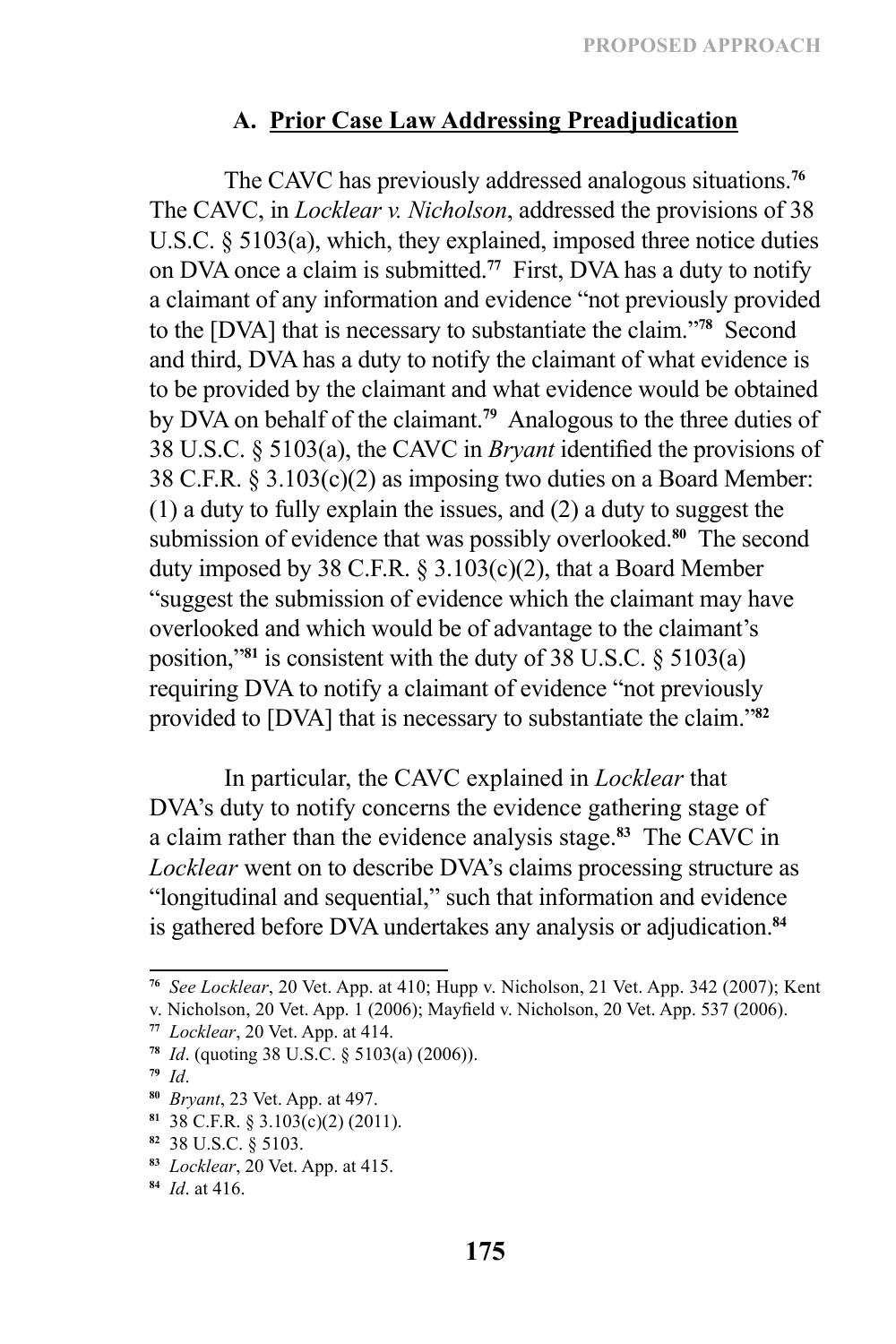The CAVC clarified that 38 U.S.C. § 5103(a) concerned only the information and evidence gathering step.**<sup>85</sup>** In fact, according to the CAVC, "it would be senseless to construe [38 U.S.C. § 5103(a)] as imposing upon the [DVA] a legal obligation to rule on the probative value of information and evidence" before reaching a decision on the merits of a claim.**<sup>86</sup>** The CAVC in *Locklear* recognized, however, that 38 U.S.C. § 5103(a) requires DVA to notify a claimant of any "information and evidence 'not previously provided to'" DVA.**<sup>87</sup>** Accordingly, the CAVC found that DVA must undertake "some cognitive review" of a claim before issuing a VCAA notice letter.**<sup>88</sup>** The CAVC then referred to *Kent v. Nicholson*, **<sup>89</sup>** which directed DVA to "'look at the bases for the denial in the prior decision,'" and send a claimant notice of "'what evidence would be necessary to substantiate that element or elements'" found insufficient in the prior decision.**<sup>90</sup>**

Then, in a non-precedential decision, *Wilson v. Nicholson*, **91** the CAVC addressed a situation where a Veteran's attorney sent a letter to DVA asking that he be informed of "what information and evidence was *missing* and necessary to substantiate his claim." **<sup>92</sup>** The attorney specifically asked to be advised if DVA "determine[s] there is significant negative evidence on a material issue in this claimant's record, please let my client know what this evidence is and what types of evidence would aid in rebutting this negative evidence."**<sup>93</sup>** The CAVC, citing *Locklear*, concluded that DVA was not required to analyze the gathered evidence and notify the attorney of any inadequacies, because this would require predecisional adjudication of the evidence.**<sup>94</sup>**

**<sup>85</sup>** *Id*.

**<sup>86</sup>** *Id*.

**<sup>87</sup>** *Id*. (quoting 38 U.S.C. § 5103(a)).

**<sup>88</sup>** *Id*.

**<sup>89</sup>** 20 Vet. App. 1 (2006).

**<sup>90</sup>** *Locklear*, 20 Vet. App. at 416 (citing Kent v. Nicholson, 20 Vet. App. 1, 10 (2006)).

**<sup>91</sup>** No. 05-566, 2006 WL 3094166 (Vet. App. Oct. 24, 2006).

**<sup>92</sup>** *Id* at \*2.

**<sup>93</sup>** *Id*.

**<sup>94</sup>** *Id.*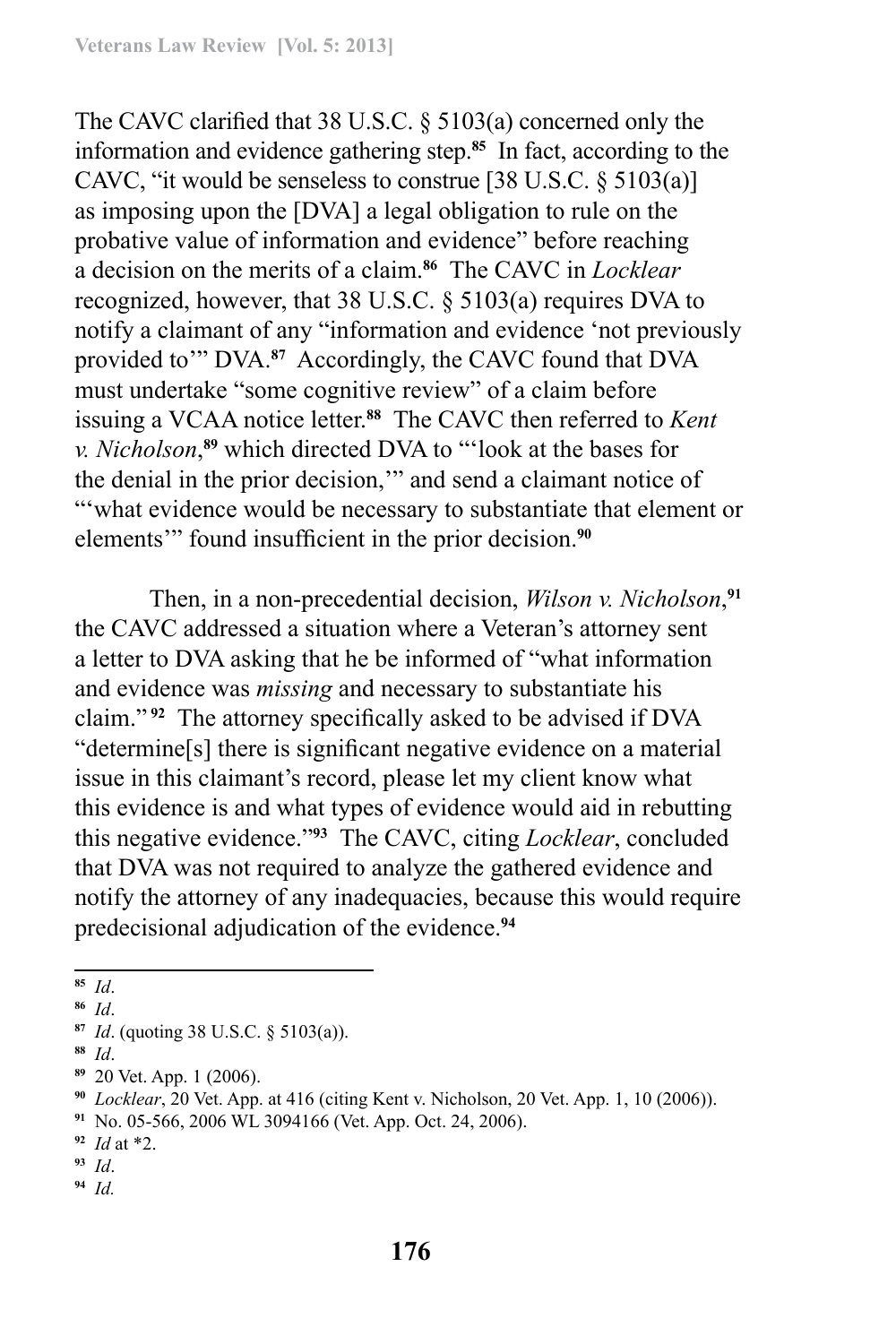Similarly, in *Mayfield v. Nicholson*, **<sup>95</sup>** the CAVC rejected a claimant's position that 38 U.S.C. § 5103(a) required DVA to notify her of the specific inadequacies in the evidence.**<sup>96</sup>** The CAVC found that this would require "preliminary adjudication" and "would be inconsistent with the entire statutory scheme governing the adjudication of a DVA claim, which provides for an extensive review and appeal process."**<sup>97</sup>**

In *Hupp v. Nicholson*, **<sup>98</sup>** the CAVC addressed a claimant's contention that DVA needed to notify her as to what evidence was insufficient to grant service connection at the time she filed her claim.**<sup>99</sup>** The claimant in *Hupp* had previously submitted evidence addressing each element of the claim.**<sup>100</sup>** The CAVC characterized her contention as "in essence, argu[ing] that before providing VCAA notice, DVA is required to conduct a preadjudicatory analysis of the evidence in its possession, prior to issuance of VCAA notification and to then tailor the notice accordingly."**<sup>101</sup>** The CAVC reiterated that according to *Locklear* "the 'not previously provided' language of section 5103(a)'" requires "'some cognitive review'" of the evidence prior to providing notice.**<sup>102</sup>** This "cognitive review," however, does not require DVA to assess the weight, sufficiency, credibility, or probative value of any assertion or evidence submitted along with the claim.**<sup>103</sup>** After reviewing the legislative history of  $\S$  5103(a) and the regulatory history of 38 C.F.R. § 3.159, the CAVC found that DVA's "notice must be responsive to the particular application submitted" and would fall within "a middle ground between a predecisional adjudication and boilerplate notice."**<sup>104</sup>** The CAVC referred to

- **<sup>100</sup>** *Id*.
- **<sup>101</sup>** *Id*. at 350.

- **<sup>103</sup>** *Id*. at 353.
- **<sup>104</sup>** *Id*. at 352.

**<sup>95</sup>** 20 Vet. App. 537 (2006).

**<sup>96</sup>** *Id*. at 541.

**<sup>97</sup>** *Id*.

**<sup>98</sup>** 21 Vet. App. 342 (2007).

**<sup>99</sup>** *Id*. at 349.

**<sup>102</sup>** *Id*. (citing Locklear v. Nicholson, 20 Vet. App. 410, 416 (2006)).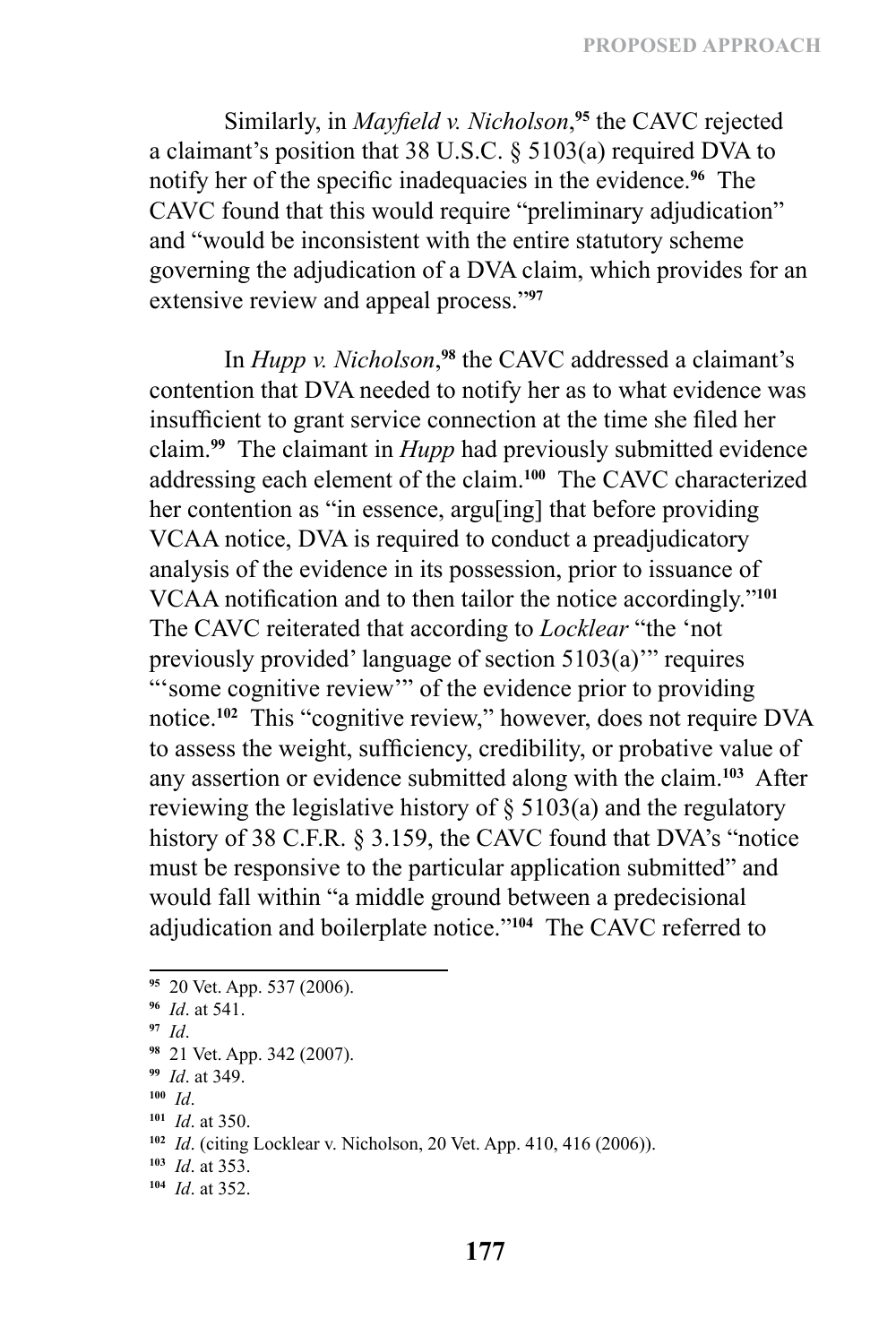*Kent* in establishing that appropriate notice in a dependency and indemnity compensation (DIC) claim should be (tailored) responsive "to the particulars of the application submitted," such as issues or theories of entitlement raised by the evidence.**<sup>105</sup>** Importantly, however, the CAVC found that the type of notice desired by the claimant, which would require preadjudication of the evidence, might be prejudicially misleading.**<sup>106</sup>** In fact, they found, the claimant might actually have been discouraged from submitting any further evidence supporting her claim.**<sup>107</sup>**

The aforementioned precedential cases establish that the DVA claims process involves two distinct phases: (a) the evidence gathering phase and (b) the adjudication phase.**<sup>108</sup>** Analogous to the provisions of 38 U.S.C. § 5103(a), as detailed in *Locklear*, the provisions of 38 C.F.R.  $\S$ § 3.103(c)(2) and 20.700 apply to BVA hearings held in order to gather evidence.**<sup>109</sup>** Hearings before the BVA therefore are most properly considered to be within the evidence gathering phase, during which the CAVC consistently and thoroughly finds preadjudication to be impermissible.**<sup>110</sup>** In fact, as the CAVC explained in *Hupp*, any sort of preadjudication would likely be prejudicially misleading.**<sup>111</sup>** Thus, preadjudication is impermissible prior to a BVA hearing. Accordingly, the duty-to-suggest, although it may appear to require case-specific notice, should more correctly be understood to require no more than a generic suggestion to the claimant to submit favorable evidence on all material issues.**<sup>112</sup>**

**<sup>105</sup>** *Id*. at 353.

**<sup>106</sup>** *Id*. at 354.

**<sup>107</sup>** *Id*.

**<sup>108</sup>** *See id*. at 352-54; Kent v. Nicholson, 20 Vet. App. 1 (2006); Locklear v. Nicholson, 20 Vet. App. 410 (2006); Mayfield v. Nicholson, 20 Vet. App. 537 (2006).

**<sup>109</sup>** 38 C.F.R. §§ 3.103(c)(2), 20.700(b) (2011). *See id.* § 20.700(b) ("The purpose of a hearing is to receive argument and testimony relevant and material to the appellate issue."). **<sup>110</sup>** *See Locklear*, 20 Vet. App. at 415 (finding that the argument for preadjudication as part of VA's duty to notify—"must fail").

**<sup>111</sup>** *Hupp*, 21 Vet. App. at 354.

**<sup>112</sup>** *See* Bryant v. Shinseki, 23 Vet. App. 488, 497 (2010) (discussing the duties to explain and to suggest). A BVA Board Member encounters difficulties when wearing the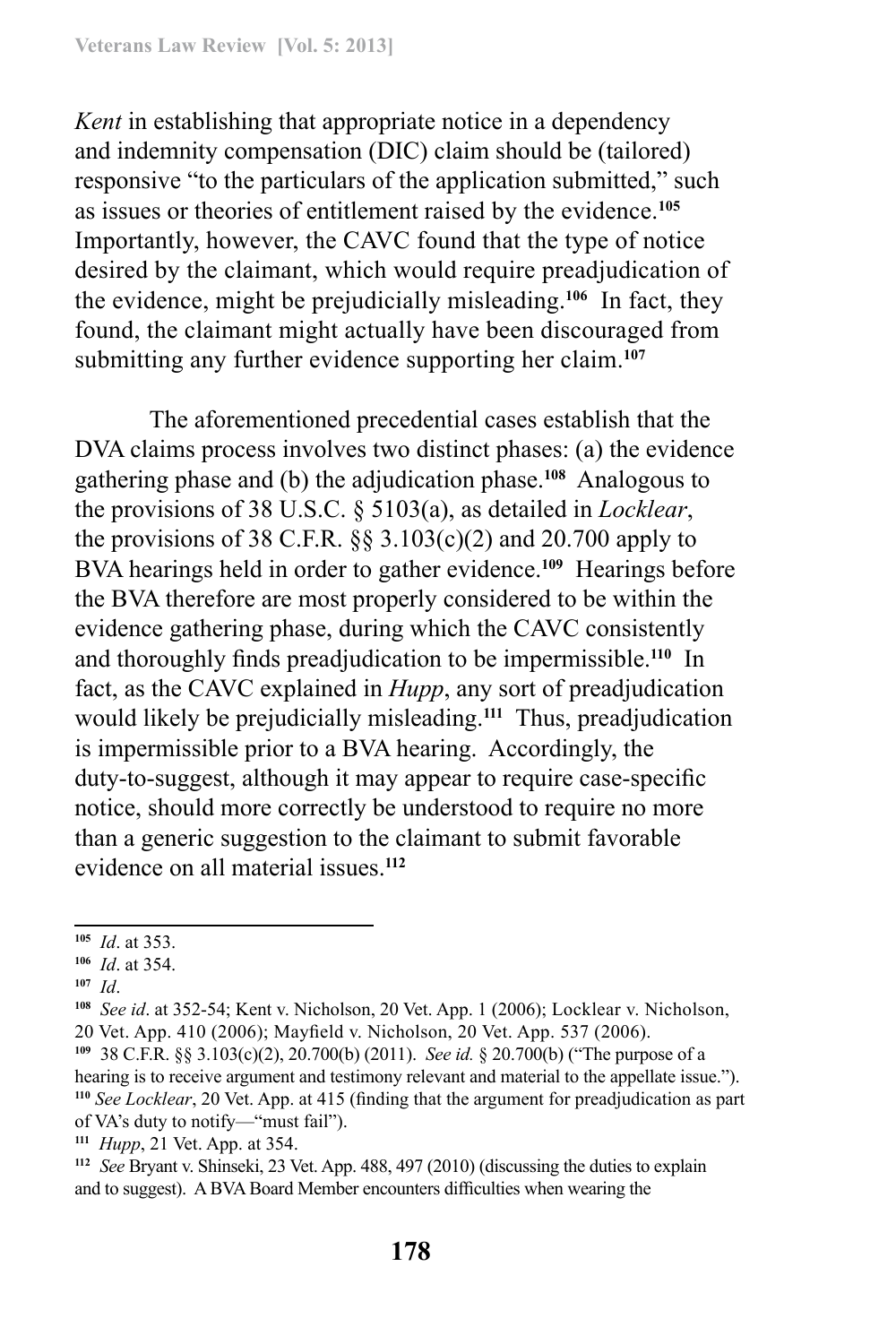Although the CAVC in the precedential cases cited above was specifically addressing the notice requirements of 38 U.S.C. § 5103(a), the provisions of 38 C.F.R. § 3.103(c)(2), as addressed in *Bryant*, are nearly analogous, as noted previously.

### **B. A Hypothetical Case**

The CAVC's holding in *Bryant* indicates that it foresaw the duty-to-suggest to apply only in those limited situations where the record contains no evidence on a material element of a claim.**<sup>113</sup>** Its prejudicial error analysis, in particular, best illustrates this as the CAVC found that there was no prejudice to the Veteran regarding some of his claims because the record already contained evidence, although unfavorable, on all material elements.**<sup>114</sup>** In other words, the CAVC concluded that the Board Member need not suggest the submission of favorable evidence because there was already evidence addressing each of the material elements of the claim. This, however, as Judge Lance correctly pointed out, disregards the

"advocate‑judge‑multiple-hat" role. Richardson v. Perales, 402 U.S. 389, 410 (1971); *see also* Jerry L. Mashaw, *The Management Side of Due Process: Some Theoretical and Litigation Notes on the Assurance of Accuracy, Fairness, and Timeliness in the Adjudication of Social Welfare Claims*, 59 CORNELL L. REV. 772, 788-89 (1974) ("The only logical replacement for one man wearing three hats is three men, each wearing one: a neutral hearing officer, and separate representatives for the claimant and the social welfare agency. . . . The costs of such an adversary procedure probably render it unacceptable. No federal social welfare system currently provides representation for claimants as a matter of right . . . ."). **<sup>113</sup>** *See Bryant*, 23 Vet. App. at 498 (explaining that "the assessment of prejudice generally is case specific, demonstrated by the appellant and based on the record"). **<sup>114</sup>** *See id*. at 498-99. In finding no prejudice regarding some of the claims, the CAVC wrote:

> With regard to the appellant's claim for benefits for frostbite, hearing loss, and tinnitus, although the Board hearing officer did not explicitly lay out the material issues of medical nexus and current disability, the record reflects that they were developed by the Secretary – to include medical examination reports on each of these disabilities and any nexus to service – and there was no indication that the represented appellant had any additional information to submit. Accordingly, the 'clarify and completeness of the hearing record' was intact with respect to these disabilities and the purpose of  $\S 3.103(c)(2)$  was fulfilled.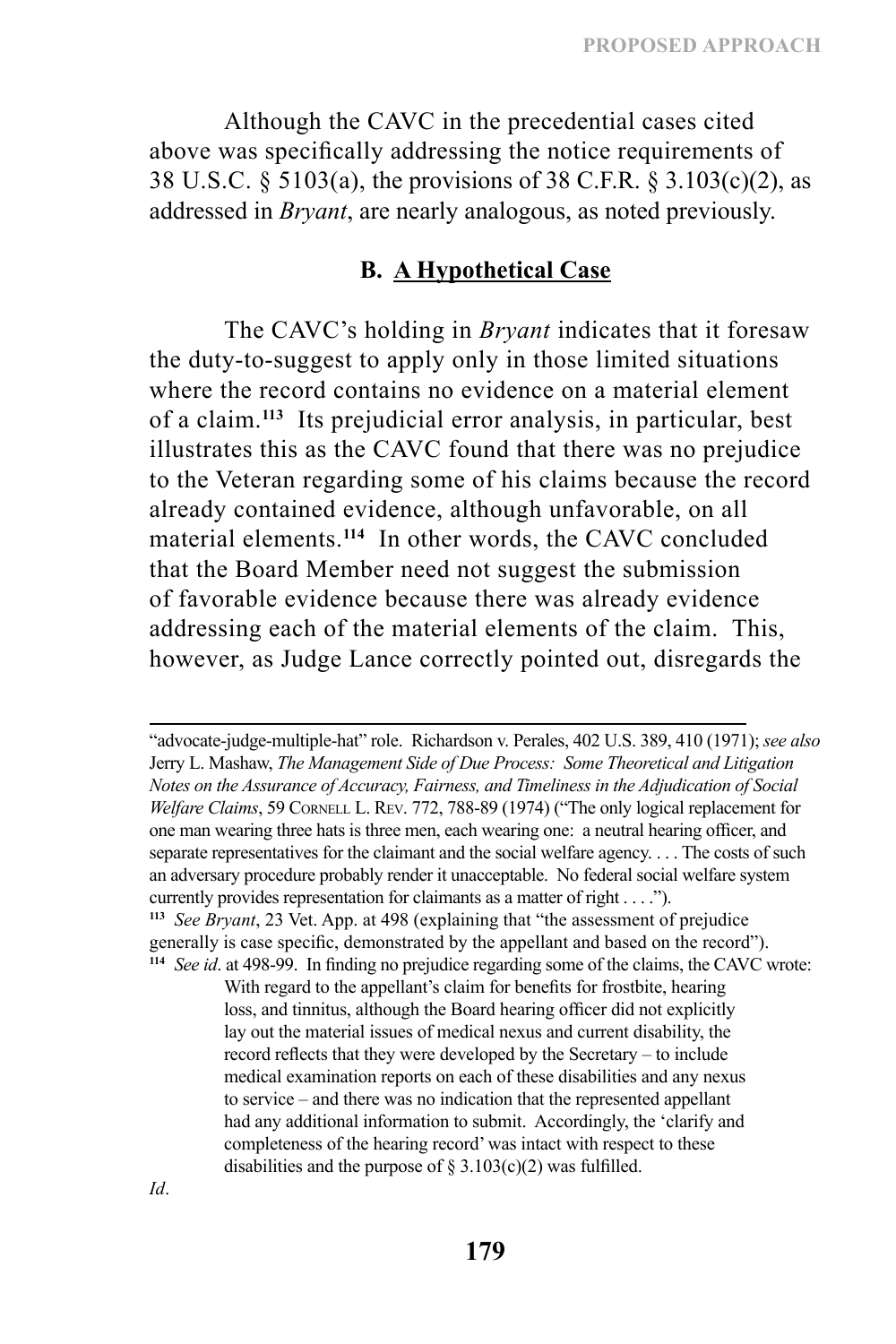provisions of 38 C.F.R.  $\S$  3.103(c)(2), which require the BVA to advise a claimant to submit favorable evidence.**<sup>115</sup>**

Judge Lance's opinion in *Bryant* exposes the conflicting requirements placed on a Board Member by the CAVC's holding in *Bryant*. On the one hand, he notes, the majority in *Bryant* require a Board Member to review the entire record prior to the hearing, identify what evidence is missing on the material elements of the claim, and then suggest to the claimant during the hearing that the claimant submit any evidence on that material element.**<sup>116</sup>** On the other hand, he points out, the CAVC finds that such review of the entire record would not require any weighing of the evidence.**<sup>117</sup>**

As Judge Lance makes clear, the CAVC's holding in *Bryant*  requires a Board Member to review the entire record prior to a hearing and determine if there is a lack of evidence on any material issue, but not weigh the evidence.**<sup>118</sup>** This places the Board Member in a difficult position and presents her with two distinct limitations. The first limitation that the Board Member must overcome is the logistical difficulty involved in determining what, if any, evidence is "missing" on a material issue.**<sup>119</sup>** The second limitation faced by the Board Member occurs when her review of the record discloses any pertinent evidence on a material issue, as she is then constrained in her ability to determine whether that evidence actually supports the claim.**<sup>120</sup>**

**<sup>115</sup>** *Id*. at 500-01 (Lance, J., concurring in part and dissenting in part); *see also* 38 C.F.R. § 3.103(c)(2) (2011) ("It is the responsibility of the VA employee or employees conducting the hearings to explain fully the issues and suggest the submission of evidence which the claimant may have overlooked and which would be of advantage to the claimant's position."). **<sup>116</sup>** *Bryant*, 23 Vet. App. at 500.

**<sup>117</sup>** *Id*.

**<sup>118</sup>** *Id*. Judge Lance stated his belief that "the majority fail[ed] to sufficiently explain the distinction between its holding that [38 C.F.R.  $\S 3.103(c)(2)$ ] does not require a preadjudicaiton of the claim or weighing of the evidence and its requirement that the hearing officer must review the entire record to fully explain the issues on appeal." *Id.*

**<sup>119</sup>** *See id*. (pointing out that "[r]eviewing the record to determine what issues it raises necessarily requires some evaluation of the evidence and some judgment about which issues are reasonably in dispute").

**<sup>120</sup>** *See id*. ("Determining that there is no favorable evidence in the record will often require making a decision about the nature or meaning of ambiguous documents or reports in the claims file.").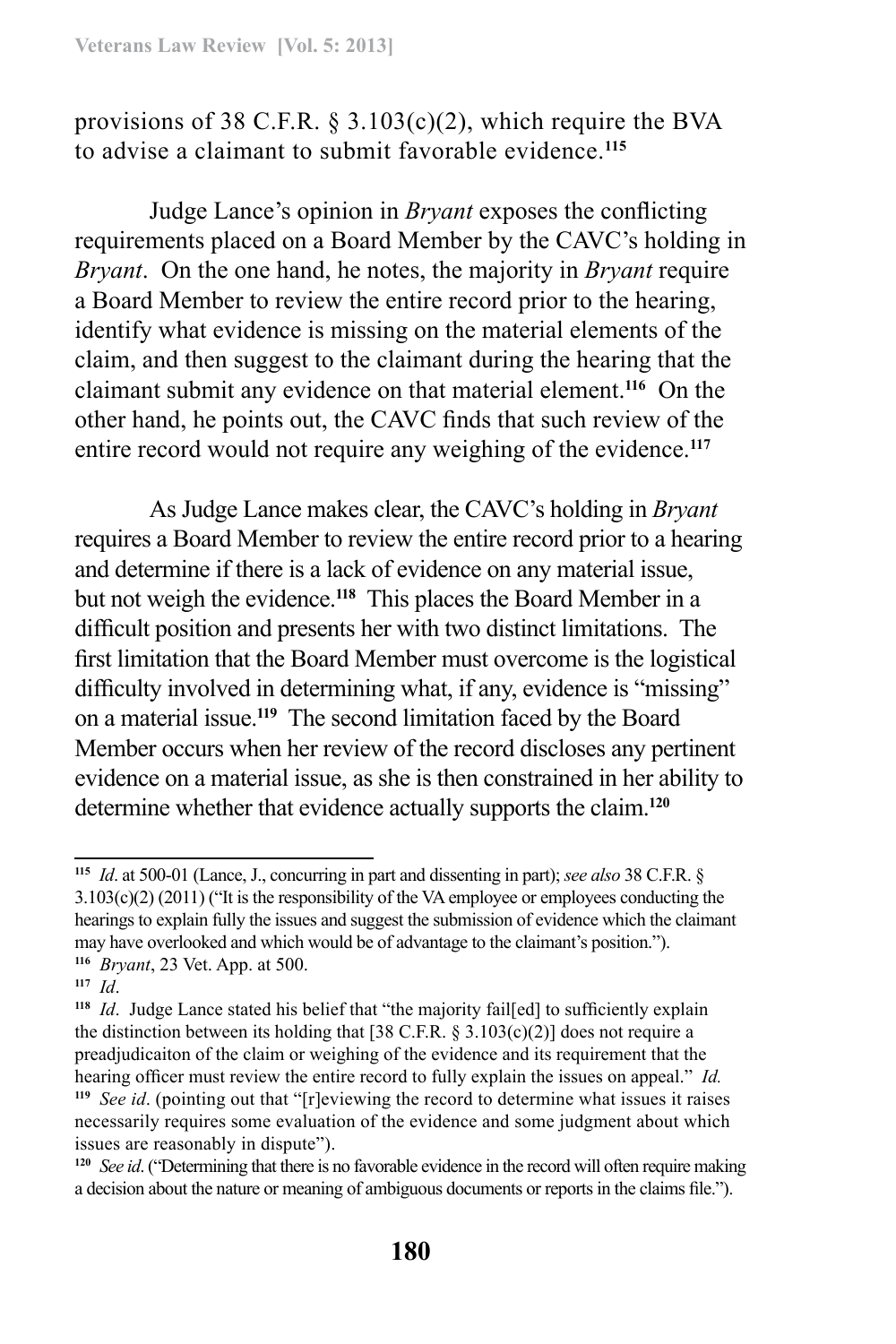These two limitations are best seen when illustrated by a hypothetical case involving a claim of service connection for posttraumatic stress disorder (PTSD). In this hypothetical PTSD claim, the material issues on appeal are whether there is evidence of (1) a verified in-service stressor, (2) a competent diagnosis of PTSD, and (3) a link between the diagnosis and a verified stressor<sup>121</sup>

In this hypothetical PTSD case, the Board Member must, according to *Bryant*, review the entire record to determine if there is any evidence on each material issue.**<sup>122</sup>** The CAVC specifically cautioned that a Board Member "cannot ignore a lack of evidence in the record" on a material issue and fail to suggest its submission.**<sup>123</sup>** Thus, consider that the Board Member in this hypothetical case is presented immediately prior to the hearing with thousands of pages of evidence, including ongoing private and VA psychiatric treatment records, which span twenty years and are largely comprised of handwritten and barely legible psychiatric progress notes. (For sake of visualization, imagine that this evidence fills four packing boxes upon shipment to the BVA.) A review of such an extensive record may take many hours. However, the Board Member may have many more hearings in the same day, possibly with cases involving similarly complex issues or voluminous evidence. Consequently, the Board Member cannot reasonably review the entire record prior to the hearing to determine if the record lacks evidence for establishing a material element of a claim, as required by *Bryant*. **<sup>124</sup>** Even with a less extensive record, this time constraint could still inadvertently result in a confirmation bias whereby the Board Member identifies only the evidence that is material to the basic elements of a claim without giving

**<sup>121</sup>** 38 C.F.R. § 3.304(f) (2011).

**<sup>122</sup>** *Bryant*, 23 Vet. App. at 493-94, 496.

**<sup>123</sup>** *Id*. at 493-94.

**<sup>124</sup>** *Cf. id*. (stating that "there is no dispute that a hearing officer necessarily must review the record").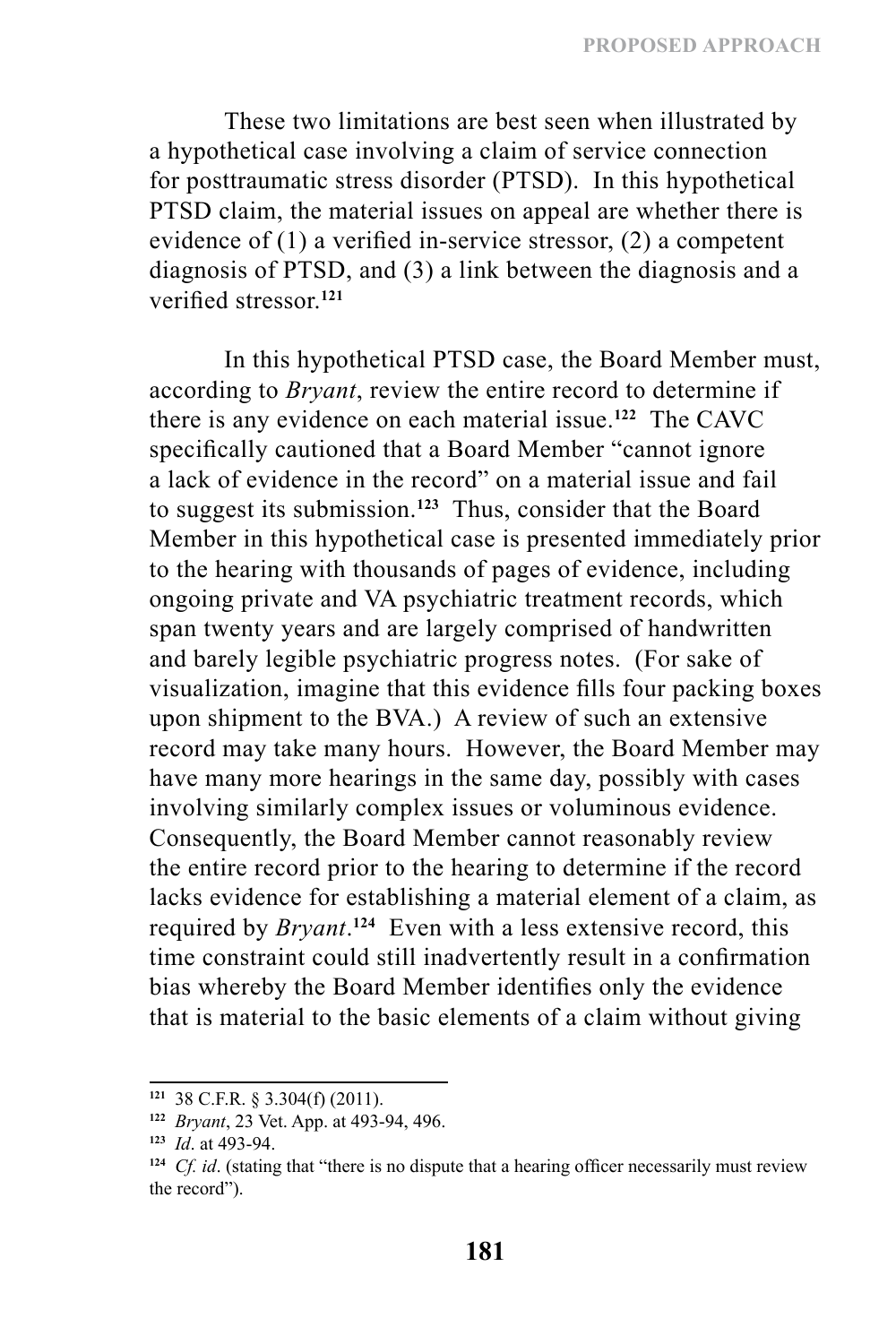consideration to potential alternative theories of entitlement. Thus, the CAVC's holding in *Bryant* presents a BVA Board Member with a distinct practical difficulty.

Even should the Board Member surpass this initial, logistical difficulty, a greater issue arises should the record before the BVA present some evidence on a material issue. In such a situation, the Board Member would be directly presented with the conflicting mandates of *Bryant*, as discussed above.**<sup>125</sup>** In attempting to resolve this conflict, the Board Member would either need to undertake no more than a cursory review of the record in order to avoid impermissibly preadjudicating the evidence, but at the risk of failing to satisfy her duty-tosuggest, or would need to examine the evidence more closely, which would then give rise to the potential for impermissibly preadjudicating the claim.

Consider in the hypothetical PTSD claim that the Board Member prior to the hearing notes the supplemental statement of the case's (SSOC's) negative findings on all material elements. The Board Member then reviews, to the best extent possible in the available time, the evidence of record. This review reveals four different types of evidence that address whether there is a medical diagnosis of PTSD. First, the most recent VA treatment records show a diagnosis of paranoid schizophrenia, but no indication of PTSD. Second, the outpatient treatment records contain a recent VA nursing note showing that a routine PTSD screening test was negative. Third, a VA examination, which was performed fifteen years earlier and is labeled as a "psychiatric examination other than PTSD," also shows a diagnosis of schizophrenia, but not of PTSD. Fourth, a handwritten record from a VA Vet Center appears to show a diagnosis of PTSD.

**<sup>125</sup>** *See supra* notes 116-117 and accompanying text.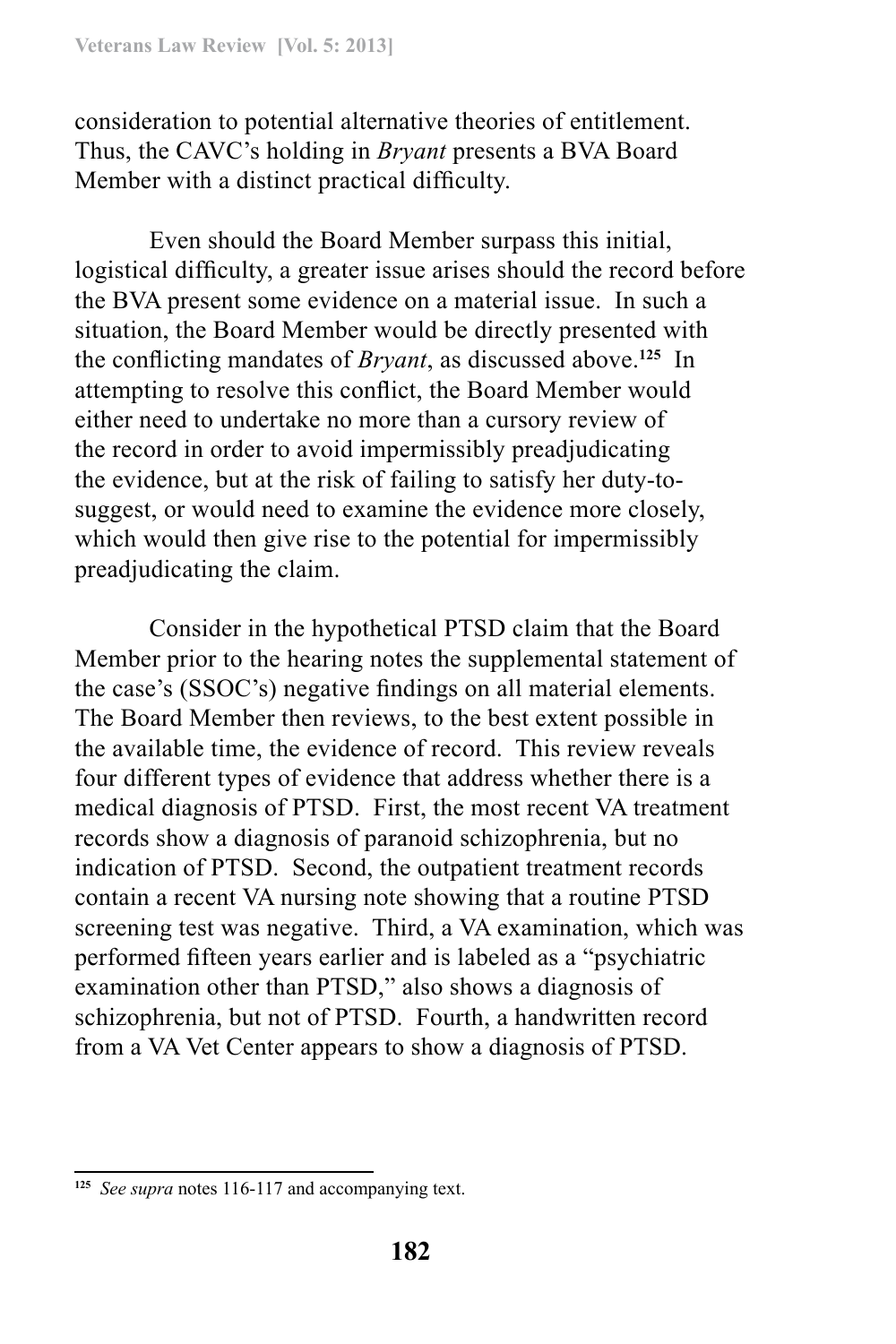On a "cognitive review," the VA Vet Center record appears to contain favorable evidence on the material issue of whether there is a medical diagnosis of PTSD. The Board Member may also conclude that the VA examination is neither favorable nor unfavorable (as it did not address PTSD), and that the VA PTSD screening test was entirely unfavorable. Consequently, the Board Member, mindful of the CAVC's prejudicial error analysis in *Bryant*, may determine that no further action needs to be taken with regard to the duty-to-suggest in light of the record.**<sup>126</sup>**

However, this Board Member's understanding of the law and her past experience would also immediately reveal to her that this evidence is, in fact, entirely unfavorable to the veteran. Regarding the VA Vet Center progress note, the Board Member may determine that although there is a notation of PTSD, the assessment was made by an intake counselor who has no medical qualifications whatsoever, and thus is not a competent medical diagnosis. Because this assessment would amount to no more than a lay determination, the Board Member may find that this evidence does not actually support the appeal in light of the provisions of 38 C.F.R. § 3.304(f), which specifically require "medical evidence diagnosing the condition." Moreover, the Board Member might also find that the diagnosis was based entirely on the veteran's own reports, which the Board Member finds not credible during the course of the hearing. Thus, it is not favorable evidence.

Next, regarding the VA examination from fifteen years earlier, this Board Member might see, upon further consideration, that the VA examiner did, in fact, carefully consider a diagnosis of PTSD, but ruled it out after performing an extensive psychiatric evaluation. This evidence would thus appear to be entirely unfavorable to the veteran's claim, except that it was performed so many years prior to the filing of the claim for

**<sup>126</sup>** *Bryant*, 23 Vet. App. at 498-99.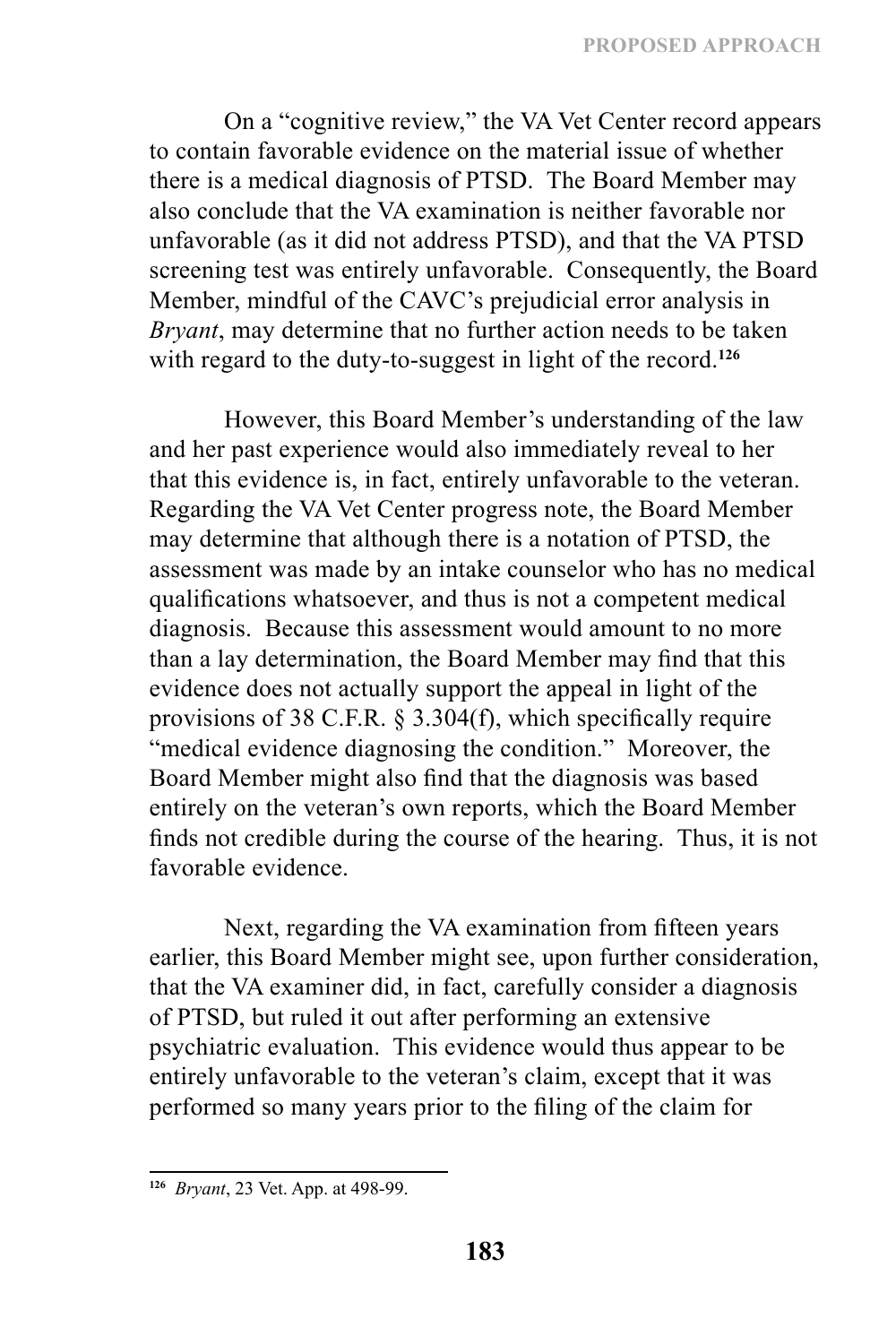PTSD. Next, regarding the more recent diagnosis of paranoid schizophrenia, the Board Member might find that rather than PTSD, this is the actual diagnosis and basis for the veteran's claim. Finally, regarding the routine PTSD screening test that was conducted during the course of a VA treatment session and determined to be negative, the Board Member would clearly find this as unfavorable evidence. In short, the Board Member might be confronted with a record that is entirely lacking in evidence that supports the veteran's claim particularly concerning whether there is medical evidence diagnosing the condition. Moreover, this review of the record may show that the claim should actually be developed as a claim of service connection for schizophrenia. The Board Member's cognitive review, however, results in impermissible preadjudication of the evidence.**<sup>127</sup>** This approach is particularly problematic because the Board Member would not have satisfied her duty to suggest the submission of favorable evidence unless she impermissibly weighed the merits of the evidence. This hypothetical PTSD case illustrates that there is, in fact, no distinction between a "cognitive review" of the record, which contemplates that there is no investigation into the comparative merits of the evidence, and a preadjudication of the evidence. In other words, this hypothetical demonstrates that it is only by preadjudicating a claim, which is impermissible, that a Board Member would be able to (1) determine whether there is relevant evidence on the material issues of the case, and (2) best meet the duty-to-suggest, to include fully developing all alternative theories of entitlement that may be discovered. Thus, the duties of 38 C.F.R.  $\S 3.103(c)(2)$  to explain and suggest, as identified by the majority in *Bryant*, necessarily require (the impermissible) preadjudication of a claim.**<sup>128</sup>**

**<sup>127</sup>** *Id.* at 500 (Lance, J., concurring in part and dissenting in part) (noting that a determination of no favorable evidence may require evaluating the meaning of ambiguous documents or reports in the claims file).

**<sup>128</sup>** *See id*. (suggesting that there is little distinction between the majority's acknowledgment that preadjudication of a claim is not required and its expectation that a Board Member review the entire record to fully explain the issues on appeal).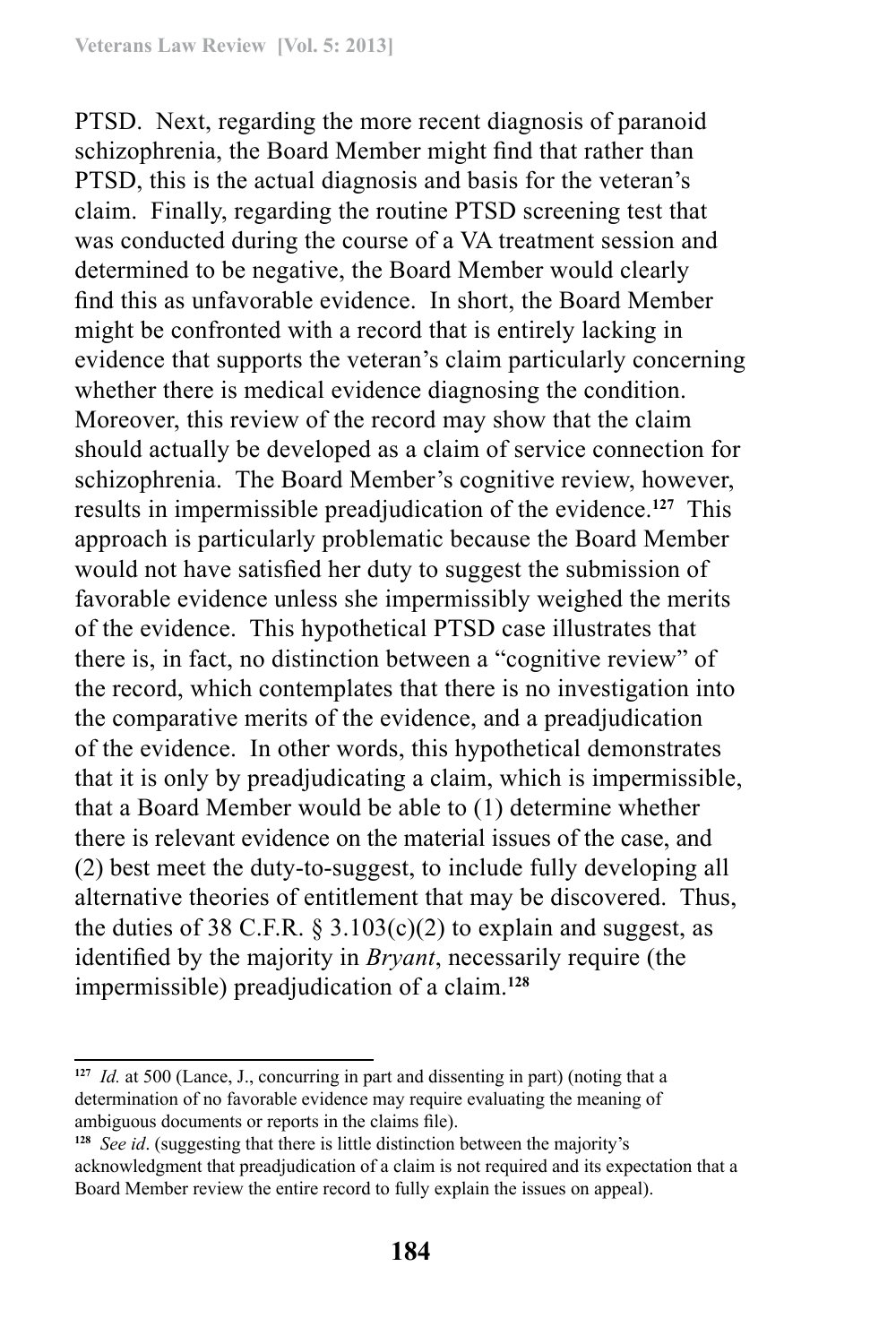It is beyond the scope of this Note and not the authors' intention to argue that preadjudication should be permissible. Certainly, such a position is against the pertinent case law, as discussed above.**<sup>129</sup>**

#### **IV. PROPOSALS**

Several potential solutions are available to a Board Member that would allow her to both fully satisfy the duty-to-suggest while maintaining the evidence-gathering goal of a BVA hearing. None of these approaches would require a Board Member to review the entire record prior to the hearing or undertake any degree of preadjudication of the claim.

One criticism of the current claims adjudication process is that evidence gathering and development procedures are fundamentally flawed.**<sup>130</sup>** Further, the VCAA notice letters designed to facilitate this evidence gathering "have not succeeded in enabling veterans to support their claims with adequate medical evidence,"**<sup>131</sup>** and have not improved the veterans' understanding of the benefits adjudication system or what they truly need to provide in order to substantiate their claim.**<sup>132</sup>** The CAVC's decision in *Bryant* attempts to address these flaws in the context of the duties to explain and suggest, as indicated in 38 C.F.R. § 3.103(c).**<sup>133</sup>** Although these duties would provide a claimant with an additional opportunity to understand what is required to prove their claims and submit evidence to do so, the discussion above shows that the CAVC's framework either limits the BVA's application of

**<sup>129</sup>** *See supra* notes 76-112 and accompanying text.

**<sup>130</sup>** *See* Ridgway, *supra* note 7, at 405-06, 415 (noting that the VA "adjudication system . . . lacks adequate evidence-gathering tools" and is thus "destined to breed both inefficiency and resentment").

**<sup>131</sup>** *Id*. at 415.

**<sup>132</sup>** *See id*. ("[T]he high ratio of VA medical examinations to claims suggests that veterans routinely submit private medical evidence that VA deems to indicate that a claim might have merit, but which is ultimately not adequate to grant benefits.").

**<sup>133</sup>** *Bryant*, 23 Vet. App. at 497-99.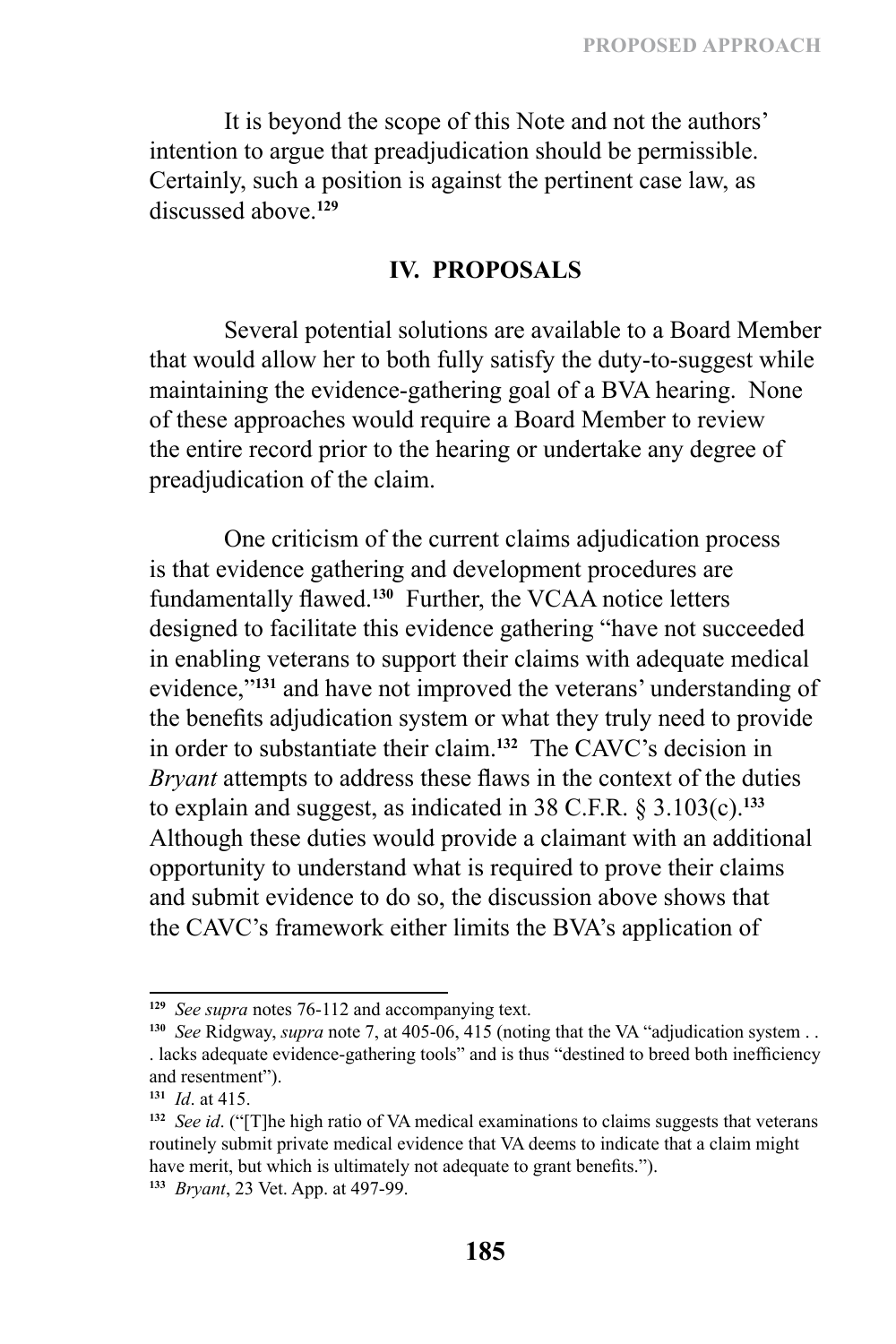the duty to suggest to those situations where there is no evidence on a material issue or requires some degree of impermissible preadjudication, if there is evidence on a material issue.

The below proposals are designed to minimize or eliminate the amount of preadjudication required if the BVA is presented with a record containing potentially conflicting evidence while still providing a meaningful opportunity for a Board Member to satisfy the duties to explain and suggest.**<sup>134</sup>** What the proposals have in common is an attempt to improve the interaction between DVA and the claimant during the iterative process that is the lifecycle of a claim, thereby attempting to improve an evidence development process that is quite often deficient.

The various goals of the claims process by which the authors will evaluate the hearing proposals are evaluated as follows: efficiency, claimant satisfaction, truth-seeking, development of the claim to its optimum, and respect for the claimant-representative relationship. Efficiency concerns whether the hearing proposal adequately advances the evidence gathering goal while also speeding claims processing. Claimant satisfaction is a measure of whether the claimant feels as though they have been provided a fair opportunity to explain his or her claim. Truth-seeking concerns whether the proposal effectively results in the production of evidence that actually supports a grant of a claimed benefit as a result of the hearing. Development of the claim to its optimum goes to whether the proposal helps effectively further develop evidence for the claim, whether favorable or unfavorable. Respect for the claimant-representative relationship looks at whether the proposal reinforces or lessens the relationship between the claimant and his duly appointed representative.

**<sup>134</sup>** *See* James D. Ridgway, *Why So Many Remands?: A Comparative Analysis of Appellate Review by the United States Court of Appeals for Veterans Claims*, 1 Veterans L. Rev. 113, 127 (2009) (noting that "fundamentally, the appellate role of the BVA is completely contrary to the traditional model. . . . Because the role of the BVA is supposed to be aggressive, it is much easier for it to fall short . . . ." of the high standard set by statute, regulation and jurisprudence that delineates its duties as both advocate and adjudicator).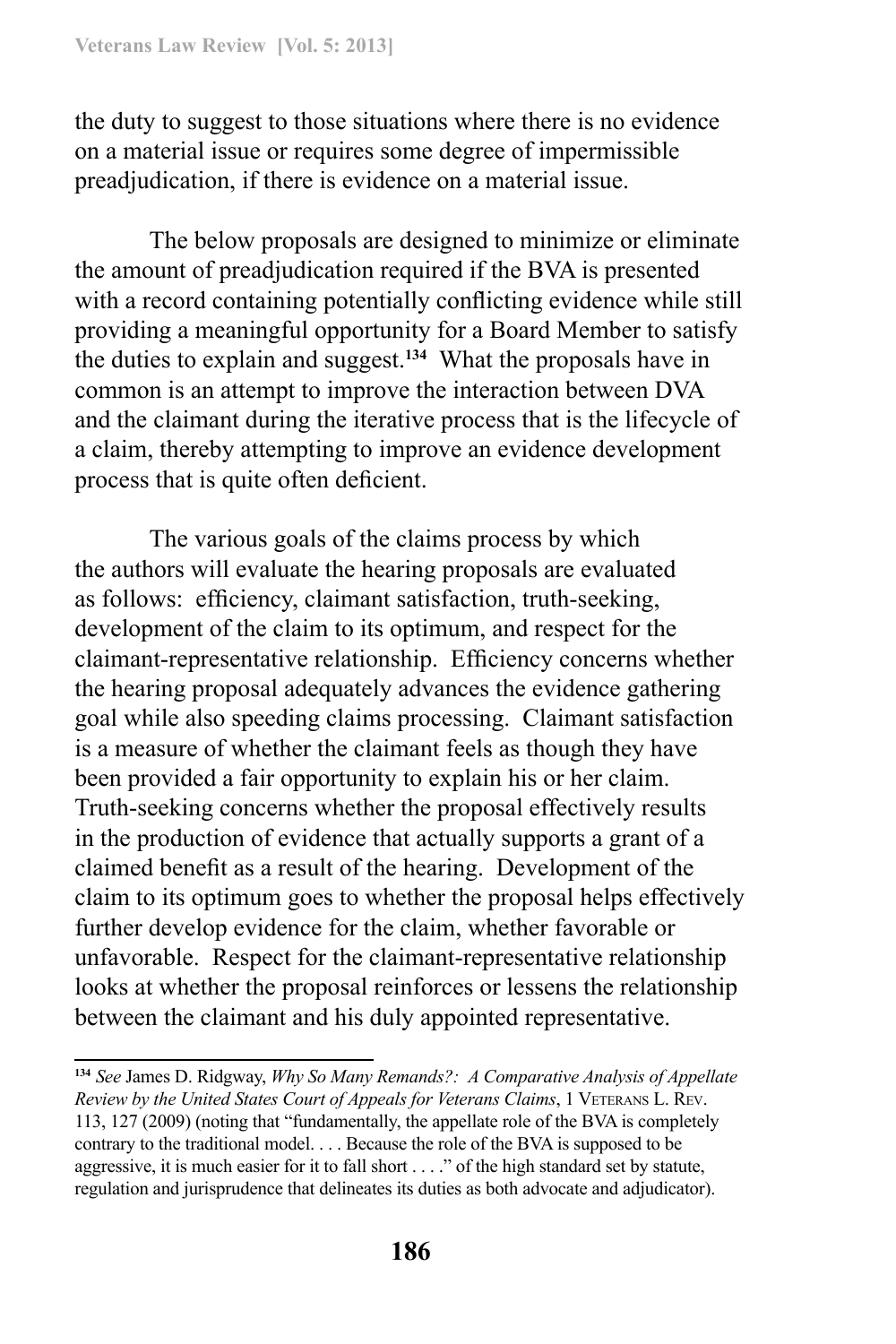# **A. Reading of VCAA Notice on the Record During a Hearing**

A simple solution is to read out loud at a BVA hearing a shortened version of the content contained in the VCAA notice letter that the RO's send out to veterans at various points in the claims process.**<sup>135</sup>** This would address the information that the veteran needs to provide in order to prove his claim in a generic fashion, particularly the basic elements of claims for service connection, increased ratings, earlier effective dates, etc. Hearing the elements necessary to substantiate a claim in person, and on record, could very well help the veteran better understand the issues material to his case.**<sup>136</sup>** This repetition would likely help a claimant retain information more effectively. The drawback to this approach is that it would be duplicative of what the RO has already done via the VCAA letters. Here, it appears that the burden on DVA is low, but by itself, the probable effectiveness is also low.**<sup>137</sup>** This proposal seems to score highly on the measures of efficiency, truth seeking and development of the claim to its optimum. It does not address the measures of claimant satisfaction or the claimant-representative relationship. It is also noted that the critiques of VCAA notice letters often center on their confusing prose and use of "legalese" rather than providing a clear and simple notification.

**<sup>135</sup>** *See* 38 U.S.C. §§ 5100, 5102-03A, 5106-07, 5126 (2006); 38 C.F.R. § 3.159(b) (2011). **<sup>136</sup>** *See* 38 C.F.R. § 3.103(c)(2) ("The purpose of a hearing is to permit the claimant to introduce into the record . . . any available evidence which he or she considers material and any arguments or contentions with respect to the facts and applicable law which he or she may consider pertinent.").

**<sup>137</sup>** *See* Terrence T. Griffin & Thomas D. Jones, *The Veterans Claims Assistance Act of*  2000: *Ten Years Later*, 3 VETERANS L. REV. 284, 320 (2011) ("[T]he recent actions by the CAVC, and to a lesser extent VA, that seek to inform a claimant of every conceivable regulation that may, or may not, apply to the specific claim, not only unnecessarily consume VA resources and confuse claimants, but also often prove to serve no real benefit to the claimant.").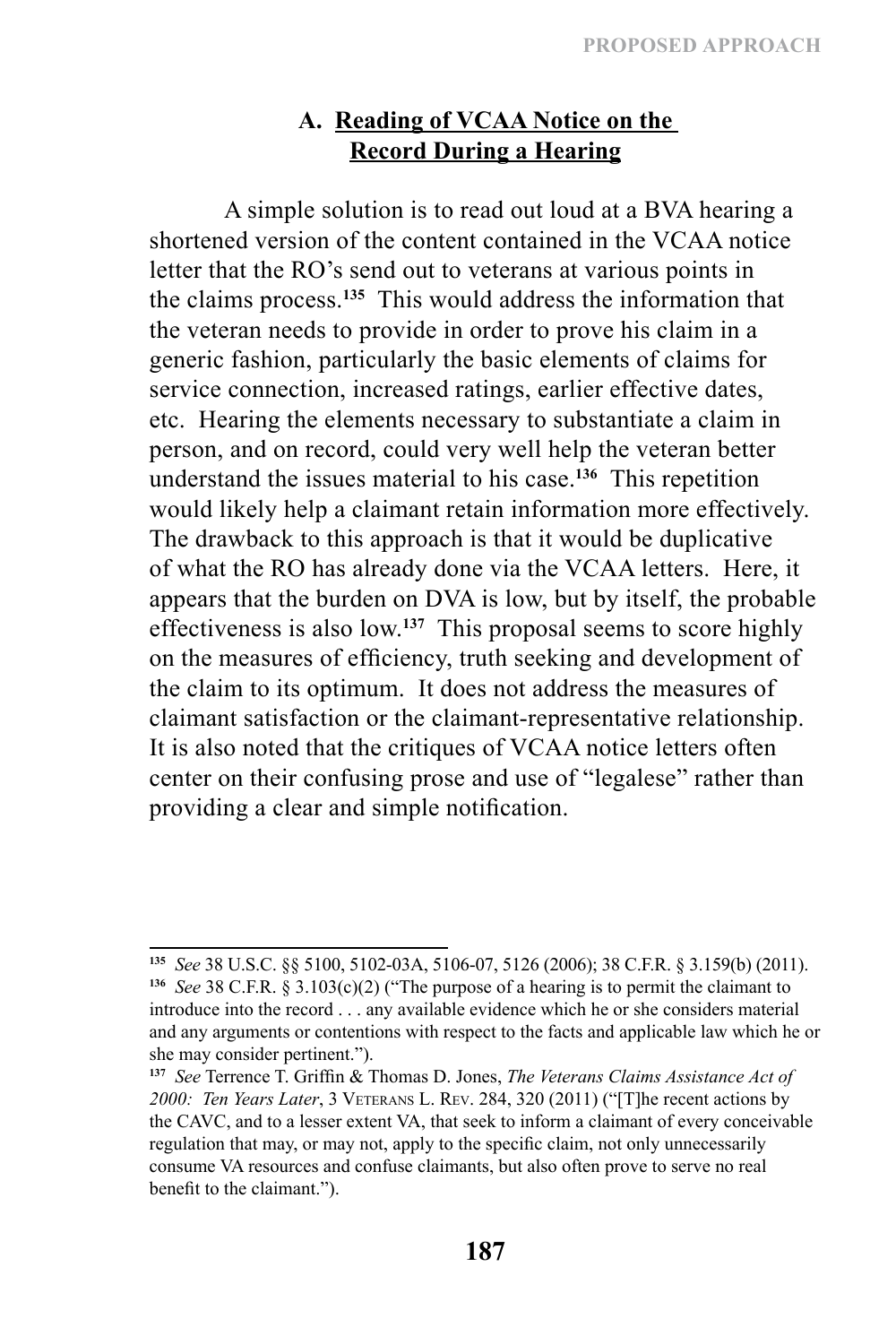# **B. More Board Member Direction During a Hearing**

There are a number of different approaches that individual Board Members take when conducting their hearings.**<sup>138</sup>** If a veteran is represented, most Board Members will let the representative direct the examination of the veteran during the hearing. However there is very little private attorney representation at the DVA level; rather most representatives are members of veterans' service organizations (VSOs).**<sup>139</sup>** If a Board Member hears something that is elicited from the veteran that she feels she needs more information on, she will ask direct questions for clarification. Otherwise, the Board Member will allow the representative and the veteran to proceed however they wish, as long as the questions stay relevant to the issue before the BVA. Sometimes a veteran will come into a hearing and simply unburden himself, with his testimony providing little to no relevance to the actual evidence necessary to prove the elements of the issues on appeal.**<sup>140</sup>** In addition, there is a wide variety in the quality of representation, with the representatives themselves sometimes focusing on evidence with little to no relevance to the issue actually before the BVA.**<sup>141</sup>** An example is when an issue before

**<sup>138</sup>** The observation that individual Board Members take different approaches during hearings is based on the authors' personal experience observing BVA hearings.

**<sup>139</sup>** *See* James D. Ridgway, *The Veterans' Judicial Review Act Twenty Years Later: Confronting the New Complexities of the Veterans Benefits System*, 66 N.Y.U. Ann. Surv. Am. L. 251, 261-62 (2010) (providing statistics regarding attorney representation at the BVA). It was also stated that "cases involving claimants without attorney representation dominate the landscape of veterans law." *Id.*

**<sup>140</sup>** *See* Veterans Administration, VA Regulations Comp. & Pension – Transmittal Sheet 494: EXPLANATION OF 38 C.F.R. § 3.103(c) (July 18, 1972) [hereinafter TRANSMITTAL SHEET] ("[I]t is reasonable to assume that the claimant who requests a hearing is, in general, a disgruntled claimant and one who brings some feeling of antagonism into the hearing room though it may not be manifest. He is a person who believes sincerely in the merit and validity of his claim and feels that he has been unjustly denied. The most effective and certainly the most appropriate counter to such antagonism is an attitude on the part of the VA personnel of friendliness, helpfulness, courtesy and respect. In many instances a full explanation of the issues and an attentive ear are full satisfaction to the claimant."). **<sup>141</sup>** *See generally* Steven Reiss & Matthew Tenner, *Effects of Representation by Attorneys in Cases before VA: The "New Paternalism"*, 1 VETERANS L. REV. 2, 17-18 (2009) (discussing the developing Federal Circuit case law and noting that "an appellant who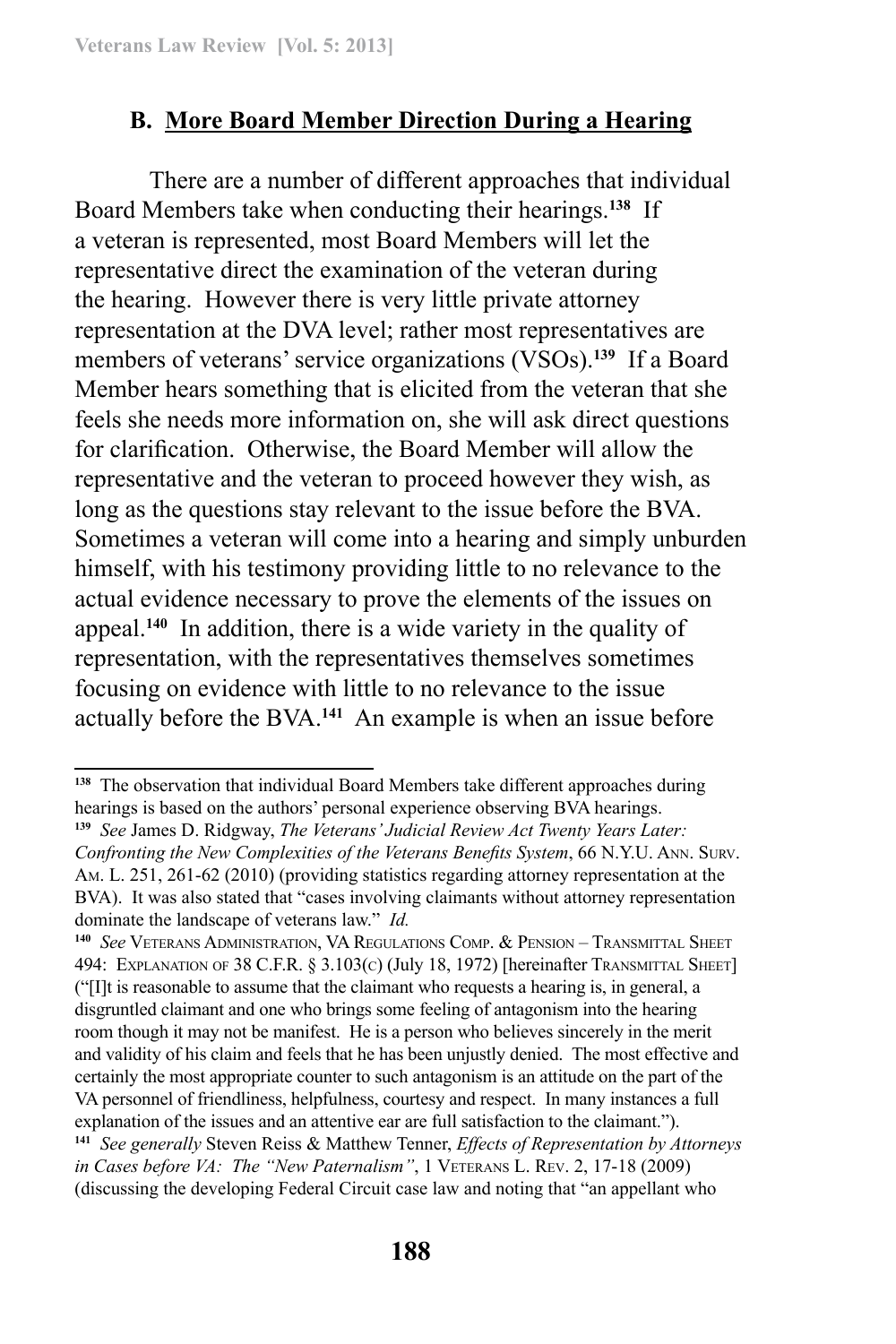the BVA is service connection and the veteran and representative spend the bulk of the hearing focused on describing the current symptoms and effects of the claimed disability, which is more relevant and probative to a rating issue.**<sup>142</sup>**

If a veteran is unrepresented, sometimes, a Board Member will allow the veteran to simply speak his mind, but often, a Board Member will take tighter control of the hearing and provide more directed questions. The purpose of this action is to try to ensure that the veteran understands the hearing process and can put relevant testimony on the record.**<sup>143</sup>**

is represented by a veterans' service organization must be afforded the same treatment as one who proceeds with no representation, effectively placing veterans' service organization representation in the pro se category"); *see also* Comer v. Peake, 552 F.3d 1362, 1369 (Fed. Cir. 2009) ("Indeed, even if [the claimant] had received more significant assistance from the [VSO], representation by an organizational aide is not equivalent to representation by a licensed attorney. Although aides from veterans' service organizations provide invaluable assistance to claimants seeking to find their way through the labyrinthine corridors of the veterans' adjudicatory system, they are 'not generally trained or licensed in the practice of law.'" (citing Cook v. Brown, 68 F.3d 447, 451 (Fed. Cir. 1995)); *but see* Kreindler & Richmond, *supra* note 15, at 67 ("An attorney, however, is not considered to be inherently superior to a VSO, as VSO representatives are expected to be familiar with VA law, and provide invaluable assistance to claimants in the unique field of veteran benefits, many of whom have been working in this single field of law for many years."). **<sup>142</sup>** *See generally* 38 C.F.R. § 4.1 (2011). In pertinent part this regulation provides:

[The] rating schedule is primarily a guide in the evaluation of disability resulting from all types of diseases and injuries encountered as a result of or incident to military service. The percentage ratings represent as far as can practicably be determined the average impairment in earning capacity resulting from such diseases and injuries and their residual conditions in civil occupations. Generally, the degrees of disability specified are considered adequate to compensate for considerable loss of working time from exacerbations or illnesses proportionate to the severity of the several grades of disability. For the application of this schedule, accurate and fully descriptive medical examinations are required, with emphasis upon the limitation of activity imposed by the disabling condition.

*Id.*

**<sup>143</sup>** *See* 38 C.F.R. § 20.700(b) (discussing the purpose of a hearing, to include receiving relevant argument and testimony).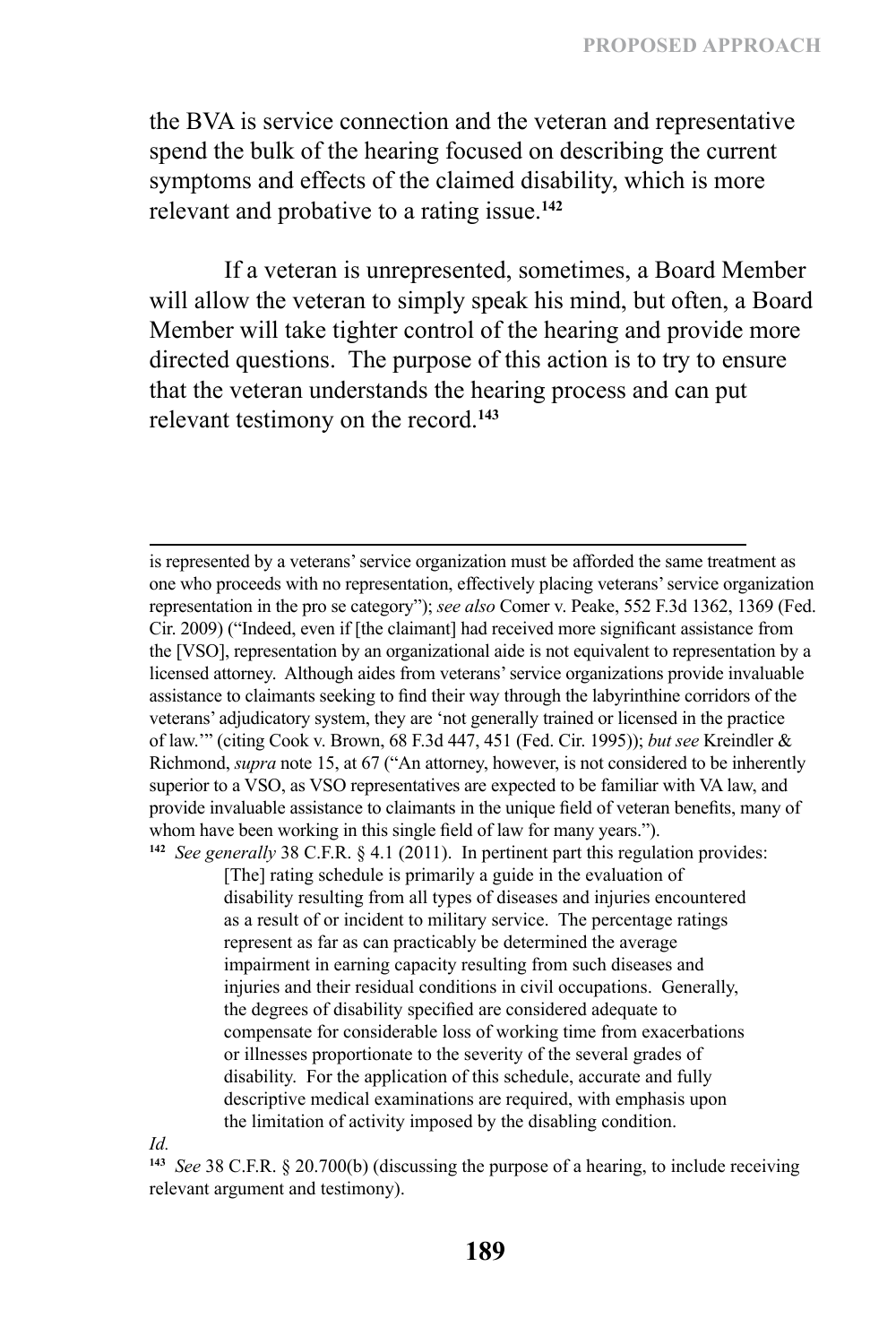In order to fully satisfy the duties to explain and suggest, however, the Board Member could more carefully direct the course of all hearings. In particular, with regard to the duty to explain, the Board Member could open the hearing with a discussion of the material elements of the claim presented, such as those discussed in the hypothetical PTSD claim herein. Rather than a mere recitation of the issues and elements, the Board Member could allow the veteran and the veteran's representative to ask followup questions to seek clarification. Such an approach would allow a Board Member the flexibility to advise the claimant to his level of understanding. Of course, this approach would be difficult to implement where the legal issues in a case involve novel or complex elements that are difficult for a layperson to understand. Nonetheless, this would allow the Board Member to more carefully discern whether the veteran understands the elements of his claim and then restate the elements of the claim as often as necessary to help the veteran understand the issue.

Regarding the duty to suggest, the Board Member could choose between two alternatives. First, she may simply proceed by informing the claimant in a nonspecific way that he should submit evidence supporting each material element of the claim. The Board Member could concurrently explain what types of evidence may favorably support each of those elements. This approach would allow the claimant to ask questions should he need more clarification and would also allow the Board Member to avoid preadjudicating the evidence. The limitations of this discussion-approach are twofold. First, it would require more time, particularly if there are several issues with complex legal elements that the claimant may have difficulty understanding or where the claimant wishes to ask many questions. Second, such a nonspecific approach does not allow the Board Member to address the evidence already of record, which may or may not be favorable. Similarly, the Board Member may too narrowly focus the discussion based on her initial impression of the veteran's theory of the case. For instance, by carefully directing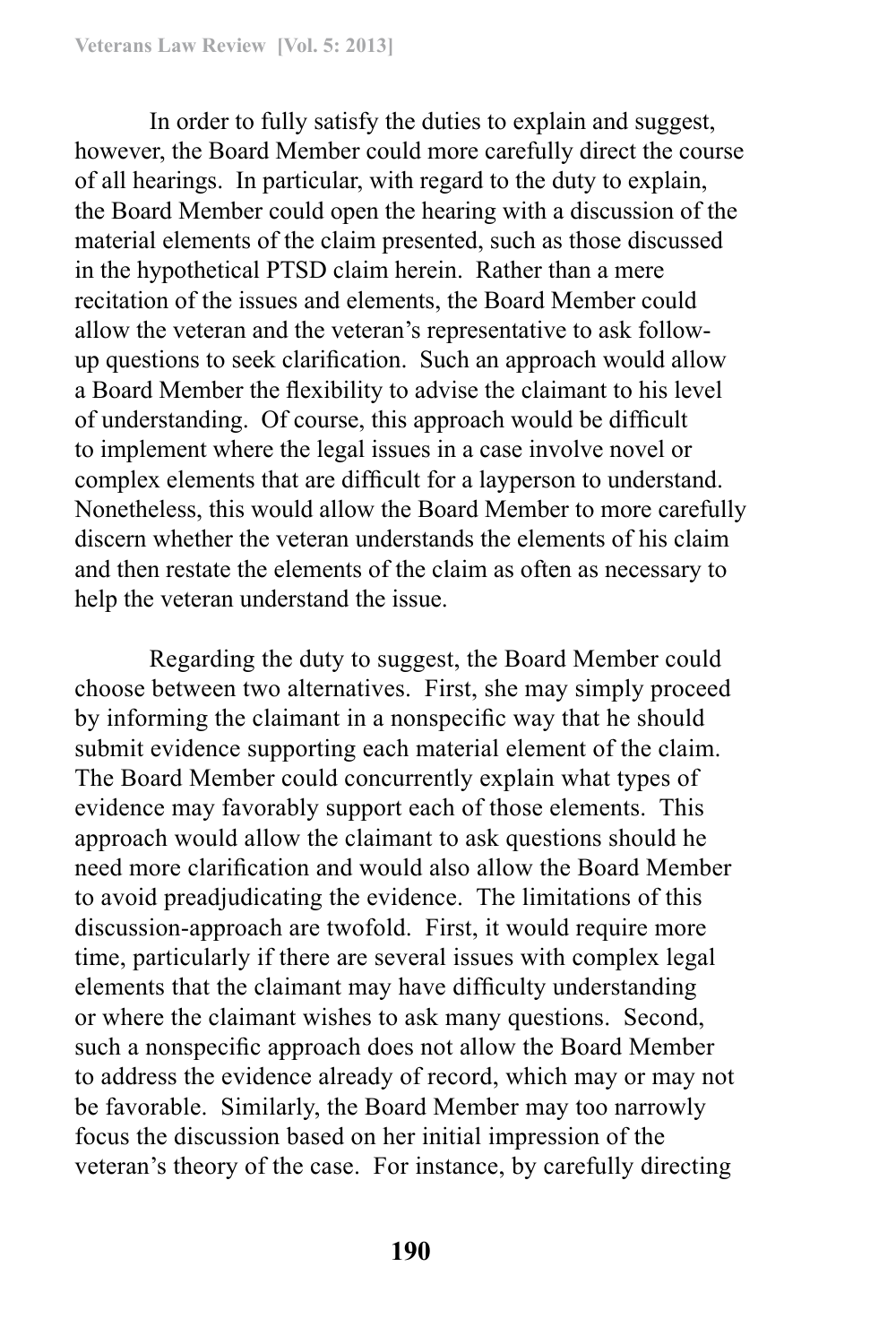the discussion, the Board Member may inadvertently prevent the claimant or representative from offering any alternative theories of entitlement.

An alternative is for the Board Member to carefully identify the evidence already of record and discuss how that evidence may be favorable to the claim. As discussed in great detail herein, however, such an approach would require some degree of preadjudicating the evidence.

A more open-ended approach would allow the claimant to fill out the record more completely with his "theory of the case," but at the cost of that claimant's propensity to fill the record with testimony irrelevant to the material issues of the case.

Overall, the drawback to this BVA-directed approach is that claimants may not feel as comfortable in the hearing, as they may be anxious or even intimidated by a "Veterans Law Judge." Moreover, a BVA hearing may be the only time they testify or even speak directly to anyone at DVA regarding the specifics of their claim.**<sup>144</sup>** Accordingly, they may not feel that they satisfactorily presented their case if the Board Member carefully controls the discussion. This is also somewhat analogous to the lack of interaction between clinicians and adjudicators in the process by which DVA develops medical examinations and opinions.**<sup>145</sup>** The veteran in this instance may feel as though he

**<sup>144</sup>** *See* Arneson v. Shinseki, 24 Vet. App. 379, 382 (2011) ("[T]he opportunity for a personal hearing before the Board is significant because it is the veteran's one opportunity to personally address those who will find facts, make credibility determinations, and ultimately render the final Agency decision on his claim.").

**<sup>145</sup>** *See* James D. Ridgway, *Erratum to: Mind Reading and the Art of Drafting Medical Opinions in Veterans Benefits Claims*, 5 Psychol. Inj. & L. 72, 74 (2012) ("One reason that evidence problems are tragically frequent in the VA claims system is that there is little interaction between psychologists and adjudicators in the VA process."); *see also* Dr. Patrick Joyce, *Is There a Doctor in the House?*, Breakout Session at the Ninth Judicial Conference of the United States Court of Appeals for Veterans Claims (Apr. 24-25, 2006), *in* 21 Vet. App. LI, CLII (noting that communication between the BVA and a DVA medical examiner "is usually one way": the BVA sends a request, and the examiner renders an opinion).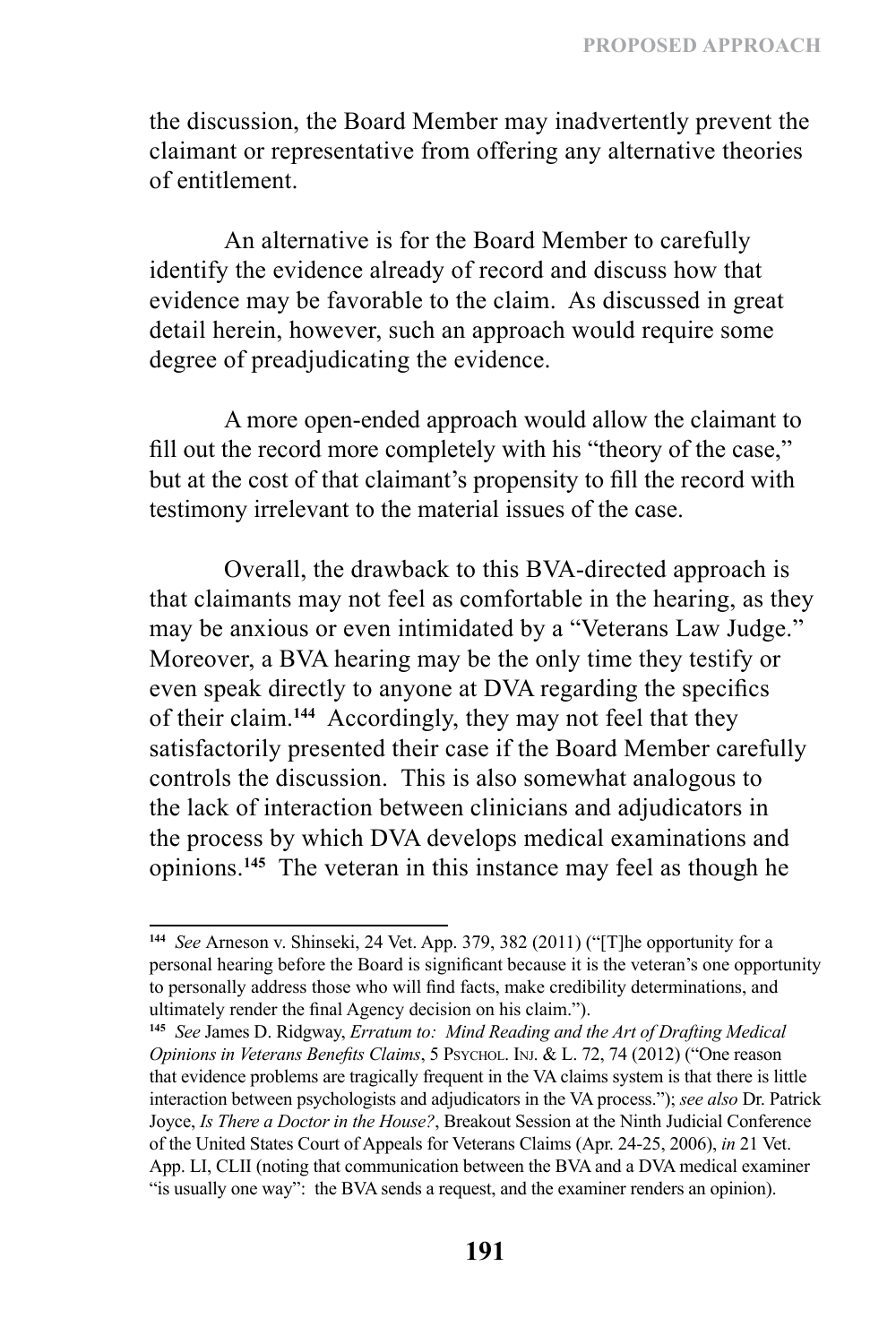is being cross-examined or not being allowed to focus on items he may feel are important to the case (even if the Board Member does not think so).**<sup>146</sup>**

In addition, when a veteran is represented, the representative may feel as though the Board Member's direction is impinging on her role; not allowing her to do her job, in ways she could feel would be more effective if allowed to present the hearing testimony in the manner in which she sees fit.**<sup>147</sup>** The VSOs in particular are very cognizant of their place in the veterans benefits' adjudication process and may be reluctant to cede what they feel is an appropriate role.**<sup>148</sup>** Overall this proposal scores highly on the measures of truth seeking and development of the claim to its optimum, but less highly on the measure of efficiency. Furthermore, it may have a negative impact as to the measures of claimant satisfaction and respect for the claimantrepresentative relationship.

# **C. Application of a Standard Similar to** *Kent v. Nicholson*

One of the suggestions in Judge Lance's dissent was an alternative standard, which would be similar to the notice prescribed in *Kent v. Nicholson.***<sup>149</sup>** As noted in *Locklear*, DVA would undertake

**<sup>146</sup>** *But see* 38 C.F.R. § 20.700(c) (stating that hearings conducted by the BVA are nonadversarial and that "cross-examination will not be permitted").

**<sup>147</sup>** *See generally From the Inside Out: A Look at Claims Representatives' Role in the Disability Claims Process, Hearing Before the H. Comm. on Veterans' Affairs*, 112th Cong. (2012). **<sup>148</sup>** *See, e.g.*, Rory E. Riley, *Simplify, Simplify, Simplify – An Analysis of Two Decades of Judicial Review in the Veterans' Benefits Adjudication System*, 113 W. Va. L. Rev. 67, 72 (2010) (explaining how starting in the 1950s, there were divisions among the VSOs regarding the issue of judicial review, with some of the VSOs taking the position that "the informal, pro-claimant nature of the VA system would be lost if VA claims were taken to a more adversarial setting"); *see also* Victoria L. Collier & Drew Early, *Cracks in the Armor: Due*  Process, Attorney's Fees, and the Department of Veterans Affairs, 18 ELDER L.J. 1, 16 (2010) ("Some VSOs . . . opposed proposals to increase attorney participation in the process. They rationalized that inserting lawyers into VA benefits claims would require the VA to divert existing resources in order to effectively handle oversight of lawyers and would decrease the benefits paid out to the veterans. They also viewed such involvement as unnecessary."). **<sup>149</sup>** Bryant v. Shinseki, 23 Vet. App. 488, 500 (2010) (Lance, J., concurring in part and dissenting in part) (citing Kent v. Nicholson, 20 Vet. App. 1 (2006)).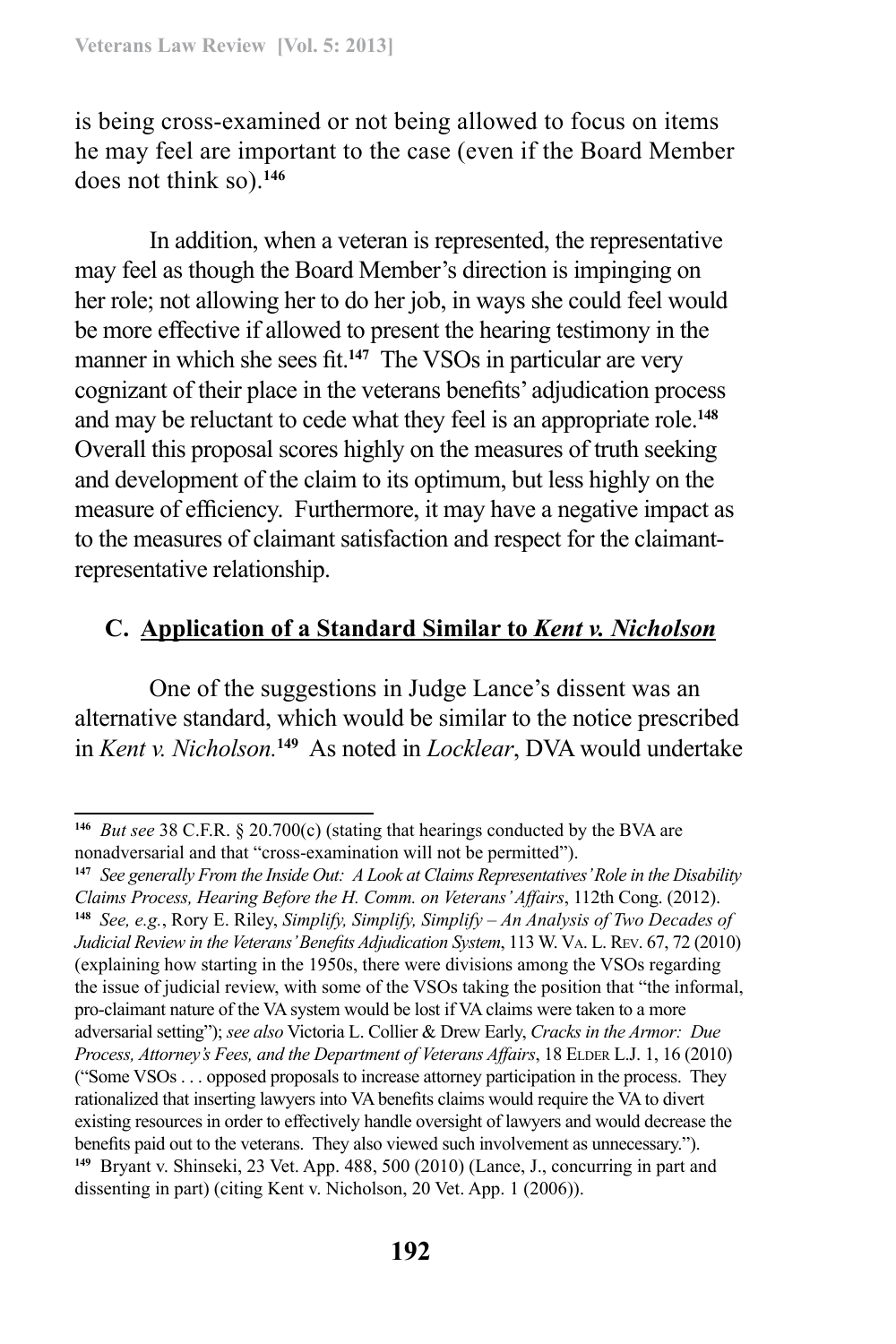"some cognitive review" of a claim before issuing a VCAA notice letter.**<sup>150</sup>** According to this standard, the BVA would look to the most recent RO decision and "clearly explain to the appellant what element or elements of the claim were found deficient by that decision and what types of evidence would help the appellant prevail as to those issues."**<sup>151</sup>**

The Board Member could review the record directly or rely on the RO's adjudications, such as in a statement of the case (SOC) or SSOC, to identify the evidence already of record on each material issue of a claim.**<sup>152</sup>** In doing so, the Board Member could maintain a position of "suspended judgment" while identifying this information.**<sup>153</sup>** In other words, the Board Member could consider that such evidence may be favorable, but could also be unfavorable upon a further review of the evidence when weighed and compared upon further adjudication. The Board Member could advise a veteran as such. For instance, the Board Member could inform the veteran that although such evidence is of record, no decision has been taken on the strength of the evidence, but that it may support the claim.

The benefit of this approach is that again it reiterates or perhaps would provide in more layman's terms, the reason that the RO had denied the veteran's claim. Thusly, the veteran would be made aware of whatever DVA perceived as the weakness of his claim.**<sup>154</sup>** In addition, it would be relatively simple to apply; looking to the reasons for denial from the last RO adjudication.

**<sup>150</sup>** Locklear v. Nicholson, 20 Vet. App. 410, 416 (2006).

**<sup>151</sup>** *Bryant*, 23 Vet. App. at 500 (Lance, J., concurring in part and dissenting in part). **<sup>152</sup>** *See* Procopio v. Shinseki, 26 Vet. App. 76, 82 (2012) (noting that a Statement of the Case is a document that "a hearing officer should have encountered in his review of the record, that will likely assist . . . in identifying the outstanding issues" (internal quotation marks omitted) (quoting *Bryant*, 23 Vet. App. at 496, n.3)).

**<sup>153</sup>** *See, e.g.*, Donald J. Kochan, *Thinking Like Thinkers: Is the Art and Discipline of an*  "Attitude Of Suspended Conclusion" Lost On Lawyers?, 35 SEATTLE U. L. REV. 1, 22-23 (2011) (noting that the essence of critical thinking is suspended judgment).

**<sup>154</sup>** *See Bryant*, 23 Vet. App. at 500 (suggesting that BVA should "look at the most recent RO decision . . . and clearly explain to the appellant what element or elements of the claim were found deficient by that decision and what types of evidence would help the appellant prevail as to those issues").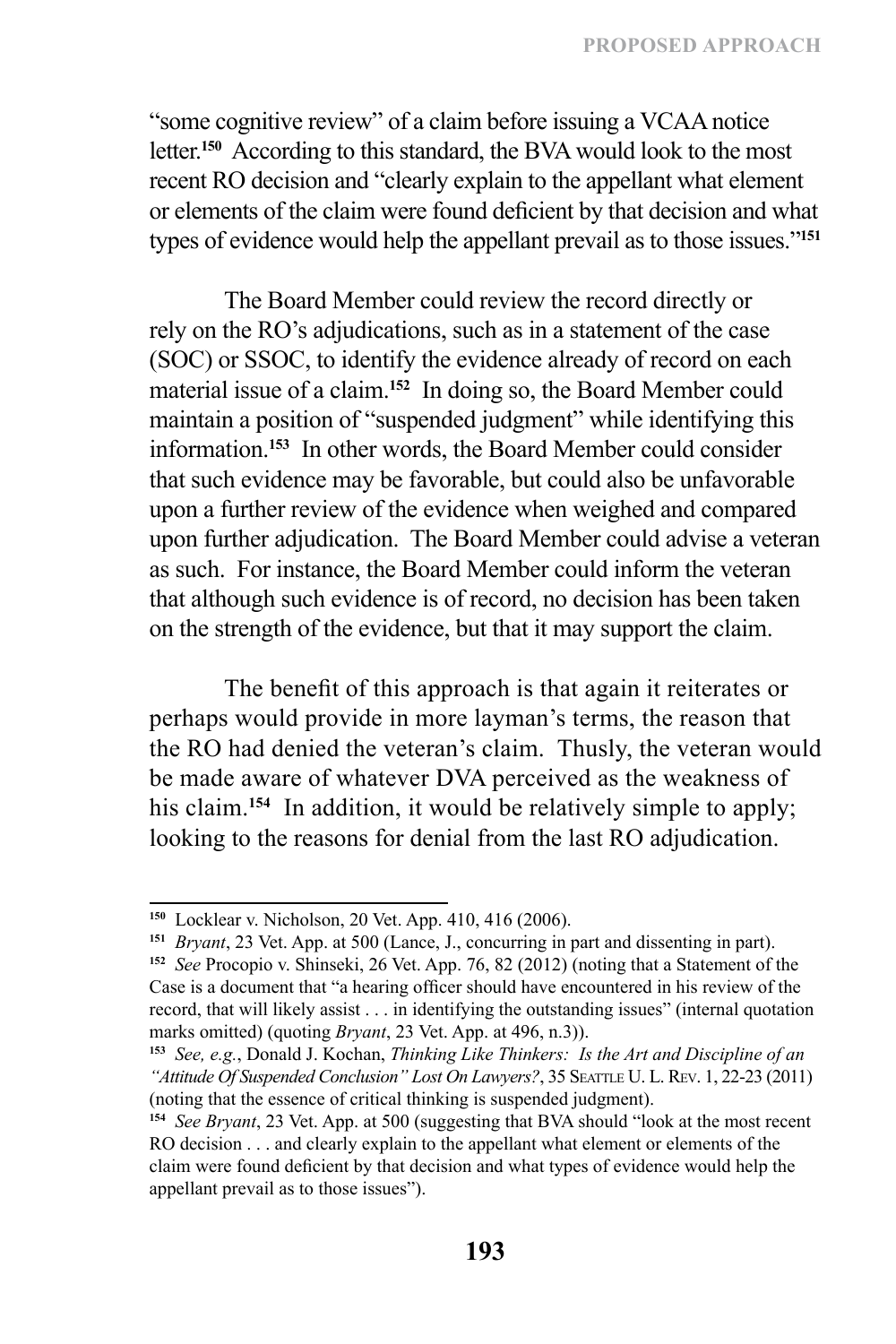The drawback of a *Kent*-like approach is that while this procedure may provide additional explanations as to why the RO denied the claim, the reasons for the RO's denial is of *no moment* to the BVA.**<sup>155</sup>** The BVA conducts a de novo review of the claim on appeal before it and so the findings of the RO are not binding on the BVA.**<sup>156</sup>** For instance, when an adjudicator reviews a claim at the RO, he may determine that in fact there was no injury the veteran suffered in service but that the veteran suffers from a current disability. Logically it would follow that the main basis of the RO's denial would be the lack of an in-service event or injury. When the claim is before the BVA, however, the BVA may view the evidence as showing an in-service injury but appearing weak on the issue of a current disability or a nexus between the in-service injury and a current disability.**<sup>157</sup>** This would then be the "material issue" that needs to be fully explained.**<sup>158</sup>** So while a "cognitive review" may provide further insight into perceived weaknesses of the veteran's claim, such a procedure would entail an increased likelihood of potentially prejudicing the veteran by having him focus on an RO decision rather than making his case fully as to each element of the claim on appeal before the Board Member.**<sup>159</sup>** This proposal scores

**<sup>155</sup>** *See* 38 U.S.C. § 7104(a) (2006) ("All questions in a matter which under section 511(a) of this title is subject to decision by the Secretary shall be subject to one review on appeal to the Secretary. Final decisions on such appeals shall be made by the Board. Decisions of the Board shall be based on the entire record in the proceeding and upon consideration of all evidence and material of record and applicable provisions of law and regulation."); *see also* 38 U.S.C. § 511; 38 C.F.R. § 20.101(a) (2011).

**<sup>156</sup>** *See* McBurney v. Shinseki, 23 Vet. App. 136, 139 (2009) ("[T]he Board, as the final trier of fact, is not constrained by . . . determinations below."); Gilbert v. Derwinski, 1 Vet. App. 49, 52 (1990) (noting that the BVA "functions as a factfinder in a manner similar to that of a trial court").

**<sup>157</sup>** Caluza v. Brown, 7 Vet. App. 498, 506 (1995), *aff'd*, 78 F.3d 604 (Fed. Cir. 1996) (per curiam) (explaining that the establishment of service connection generally requires medical evidence or, in certain circumstances, lay evidence of the following: (1) a current disability; (2) in-service incurrence or aggravation of a disease or injury; and (3) a nexus between the claimed in-service disease or injury and the present disability); *see generally*  Davidson v. Shinseki, 581 F.3d 1313, 1316 (Fed. Cir. 2009) (finding that lay evidence can be competent and sufficient to establish the issues of etiology or diagnosis).

**<sup>158</sup>** *See, e.g.*, *Bryant*, 23 Vet. App. at 496.

**<sup>159</sup>** *See* Hupp v. Nicholson, 21 Vet. App. 342, 354 (2007). The CAVC noted in *Hupp*: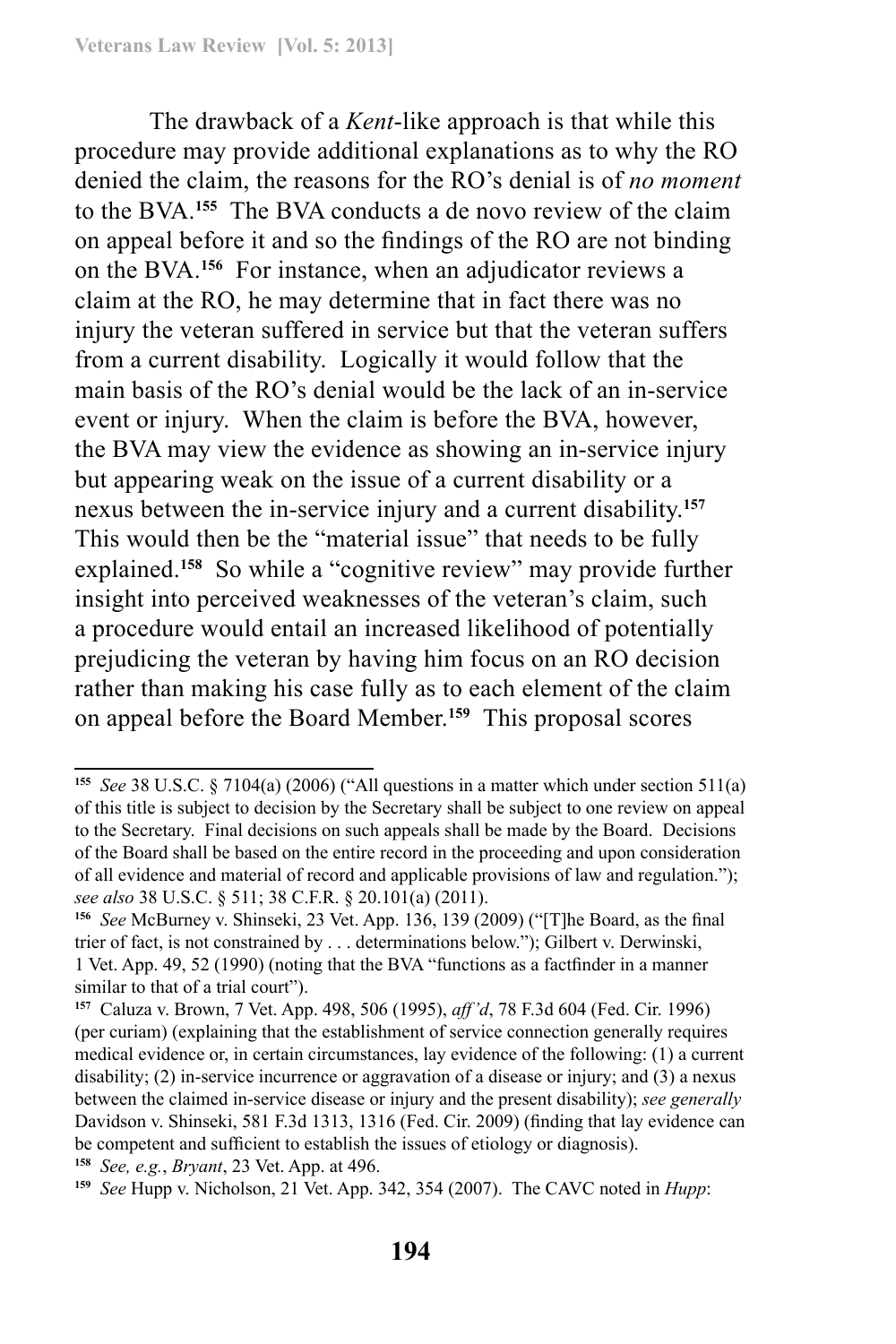highly on the measures of efficiency and claimant satisfaction, while not having an adverse impact on the measure of respect for the claimant-representative relationship. It is unclear as to how helpful this measure would be as related to development of the claim to its optimum and truth seeking.

### **D. Pre-Hearing Questionnaire**

Another approach would be to provide the veteran with a pre-hearing questionnaire, somewhat akin to interrogatories.**<sup>160</sup>** For a claim for service connection, for instance, the veteran could be asked to answer a series of questions in layman's terms about what his current disability is now (including does he have a current diagnosis and from whom he received the diagnosis), what event or injury occurred during his time in service, and why he believes the two are linked—has a doctor provided a link, does he have a continuity of symptomatology since service or is it just his own personal belief?**<sup>161</sup>** Optimally this questionnaire would be

> [B]ecause it was possible that upon readjudication VA could have reassessed the probative value of the . . . medical opinion, any notice informing [the claimant] that that opinion would be discounted would be misleading. Indeed, if she submitted evidence that corroborated the . . . physician's opinion, that additional evidence could bring new significance to the sum total of evidence by adding weight to, thereby confirming the validity of previously rejected medical evidence.

**<sup>160</sup>** *See* Gambill v. Shinseki, 576 F.3d 1307, 1317-18 (Fed. Cir. 2009) (noting that there is an ongoing discussion regarding the introduction of interrogatories into the veterans' benefits system as it relates to due process).

**<sup>161</sup>** *See generally* U.S. Dep't of Veterans Affairs, *Claims Transformation Initiatives*, http://benefits.va.gov/TRANSFORMATION/docs/initiatives.asp (last visited Jun. 2, 2012) (highlighting various pilot programs, including process design for case management at Pittsburgh, "Experiment with several processes including phone development, physician statements and queuing evidence," and phone development nationwide, "Proactive phone development for collecting evidence from veterans, physicians, VHA and other sources"); Letter from Pritz Navaratnasingam, Dir. of the Houston Regional Office, U.S. Dep't of Veterans Affairs, to National Service Organizations (Feb. 8, 2012) (on file with authors) (explaining that as part of the Appeals Pilot program, which was implemented in March 2012, a "Standardized

*Id.*; *see also* 38 C.F.R. § 20.700(b) ("The purpose of a hearing is to receive argument and testimony relevant and material to the appellate issue. It is contemplated that the appellant and witnesses, if any, will be present. A hearing will not normally be scheduled solely for the purpose of receiving argument by a representative.").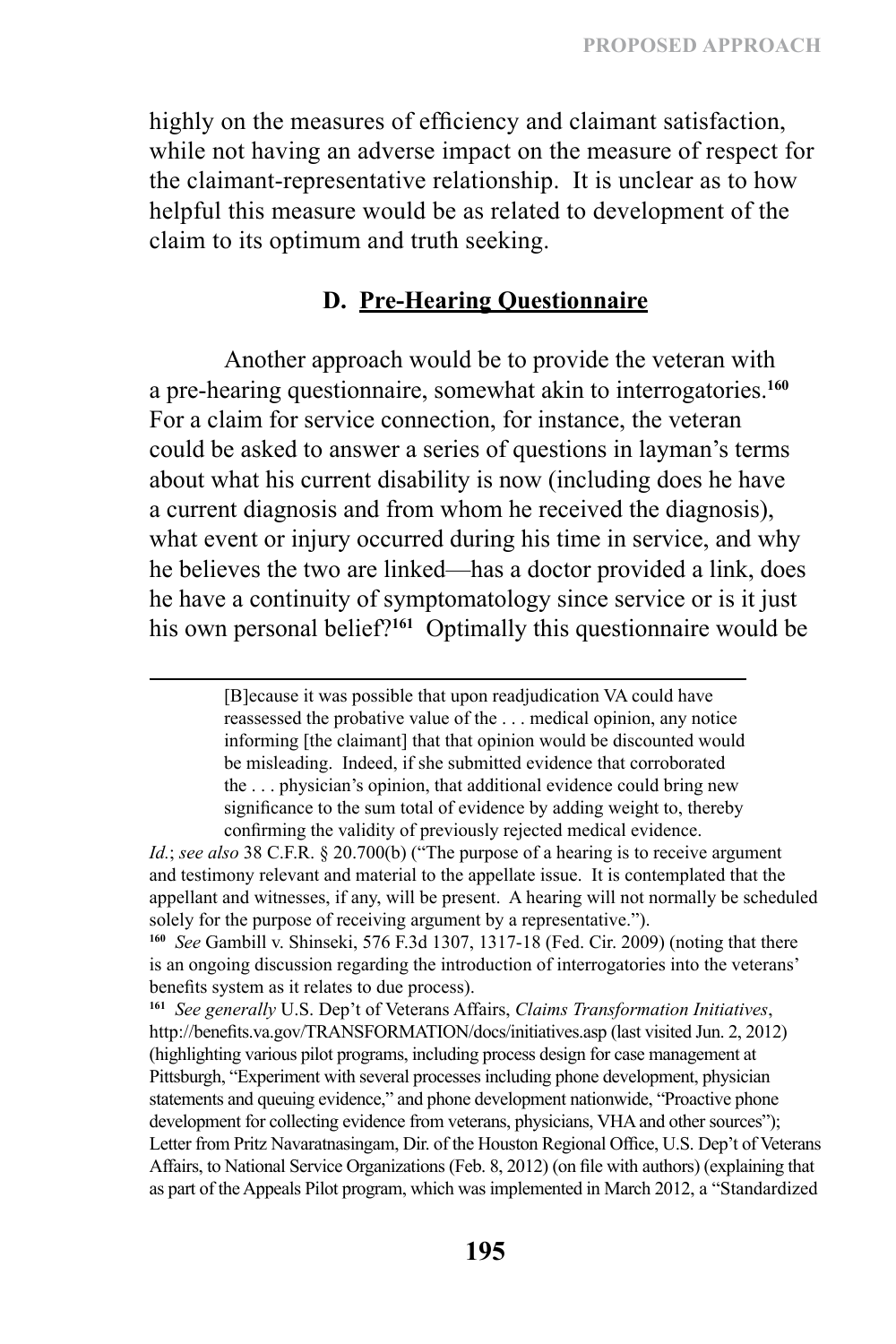completed and returned to the hearing site to be associated with the claims file prior to the date of the veteran's hearing or perhaps while the veteran is waiting on-site to attend his hearing.**<sup>162</sup>** For video-conference hearings, the questionnaire could be e-mailed or faxed to the Board Member from the RO.

The purpose of the questionnaire would be to help provide the Board Member with a short, succinct and clear roadmap of the theory of why the veteran believes he is entitled to benefits. This would then be used as a basis to structure the hearing, thereby exploring the elements of a claim more systematically and allowing a Board Member to suggest overlooked evidence without having to engage in a preadjudication of all the evidence currently of record.**<sup>163</sup>** This is another approach to providing a theory of the case or looking to ensure that the veteran has enough evidence in the record to survive an imaginary "motion to dismiss."**<sup>164</sup>** In a motion to dismiss in a traditional, adversarial environment, the non-moving party must show that he has alleged a sufficient pleading on its face, such that if the facts alleged were shown to be true, it meets the elements of the cause of action.**<sup>165</sup>**

Notice of Disagreement" would be used to provide a format for a claimant to more clearly explain their claim and disagreement, as well as an option to have a Decision Review Officer from the RO call them about the notice of disagreement).

**<sup>162</sup>** *See* 38 C.F.R. § 20.702 (explaining the scheduling and notice of hearings conducted by the BVA in Washington, D.C.); *id.* § 20.703 (explaining when a hearing before the BVA at a DVA field facility may be requested); *id.* § 20.704 (explaining the scheduling and notice of hearings conducted by the BVA at DVA field facilities).

**<sup>163</sup>** *See Bryant*, 23 Vet. App. at 500 (Lance, J., concurring in part and dissenting in part). **<sup>164</sup>** *See* Transmittal Sheet, *supra* note 140; *see also* Ridgway, *supra* note 134, at 130 ("Simply put, both advocacy and decision making are made more difficult when there is uncertainty as to history of the claim and difficulty verifying the integrity of the record."). **<sup>165</sup>** *See* Robinette v. Brown, 8 Vet. App. 69, 75 (1995) ("The well-grounded-claim requirement applicable in that nonadversarial process resembles the rule applied in civil actions to determine whether a complaint has stated a cause of action—a basis for affording the relief sought—for which purpose the facts alleged are accepted as true."); *see also* Dickson v. United States, 831 F. Supp. 893, 896 (D.D.C. 1993) (stating that for "purposes of a motion to dismiss for failure to state a claim upon which relief can be granted, all factual allegations contained in the complaint are to be construed as true").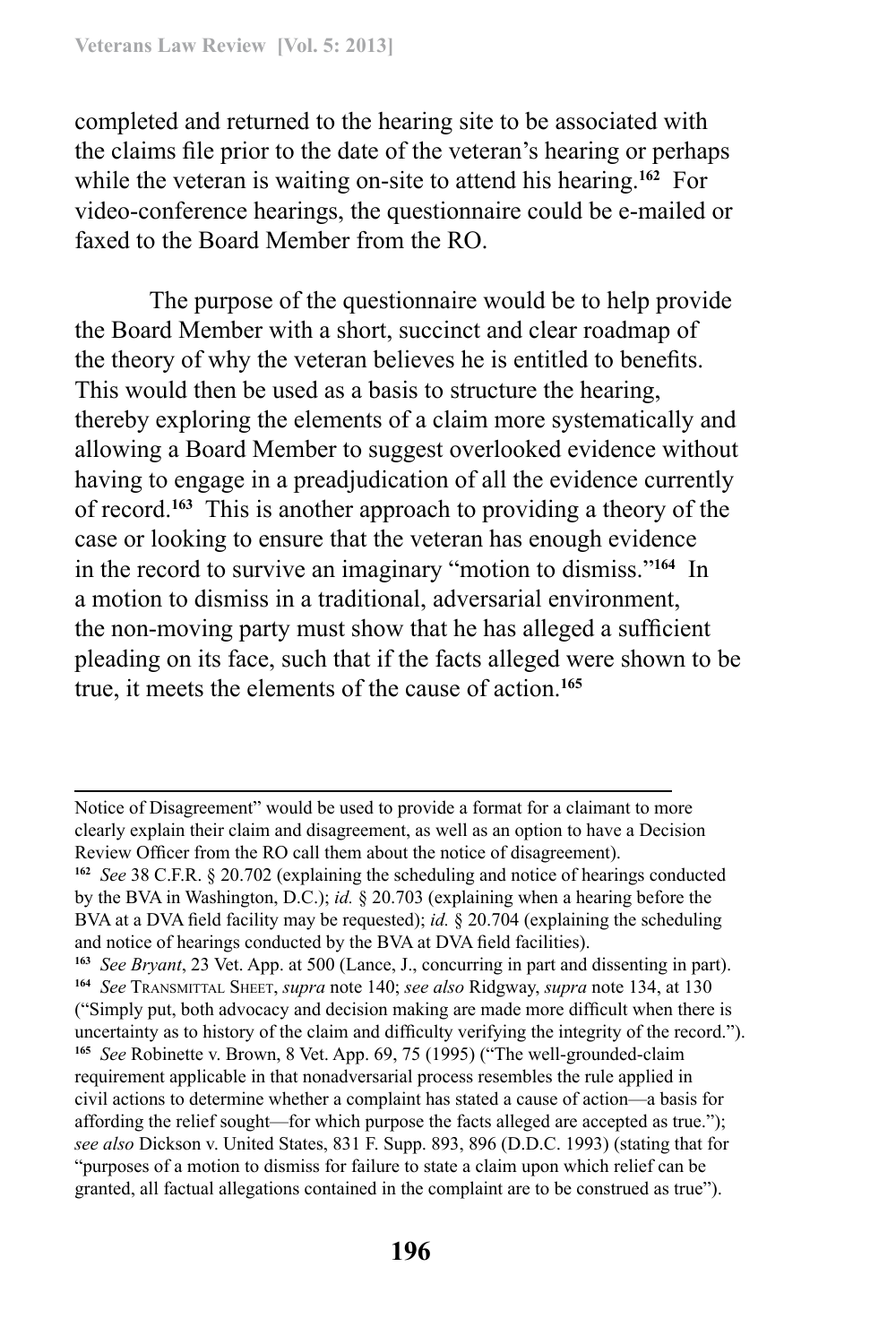While it may seem curious that a "roadmap" is necessary after extensive development has been accomplished by the AOJ, it is paramount due to both the time/resource constraints the Board Member is subject to, as well as the nature of the claims file itself. It stretches the bounds of credulity in these circumstances that absent a succinct summary or theory of the case, a Board Member would be able to be "familiar" enough with the claims file to adequately meet the clarified Board Member duties imposed by *Bryant*. **166**

**<sup>166</sup>** *Bryant*, 23 Vet. App. at 497-98; *see also* Report of the Chairman, *supra*  note 6, at 4, 11 ("The Board conducted 14,727 hearings, which is an increase of 1,212 hearings over Fiscal Year 2010 and the most hearings ever held by the Board in a year. Most VLJs exceeded their productivity goals and most traveled to at least three ROs to conduct one week of hearings at each site . . . . For most Travel Board visits, the Board has historically sent an attorney along with the VLJ to assist in preparing for the 43 hearings that are generally scheduled each week . . . . In March 2011, however . . . due to budget reductions and concomitant travel expense increases, the Board was no longer able to maintain attorney staffing for Travel Board visits at the same level as the Board has done in the past. Hence . . . a policy was instituted to significantly reduce the number of trips that include an accompanying counsel in order to maintain our productivity."); James D. Ridgway, *Equitable Power in the Time of Budget Austerity: The Problem of Judicial Remedies for Unconstitutional Delays in Claims Processing by Federal Agencies*, 64 Admin. L. Rev. 57, 116-17 (2012) ("Each BVA member is already deciding nearly 700 appeals annually, and these numbers wildly understate the actual number of claims being decided because decisions typically address more than a single claim and often address several."); Kenneth M. Carpenter, *Why Paternalism in Review of the Denial of Veterans Benefits Claims is Detrimental to Claimants*, 13-SPG KAN. J.L. & PUB. Pol'y 285, 294-95 (2004) ("Claim files are currently and historically maintained by the [DVA] in a single and unmanageable file containing information concerning every claim ever made by the claimant. . . . Claim files are not organized chronologically, nor are their contents paginated. . . . [They] can range from several hundred to several thousand pages, [and] are without any form of organization, making the task of reviewing and understanding a claims file's contents increasingly problematic as the number of pages contained in the claims file increases."); Victoria H. Moshiashwili  $\&$ Aaron H. Moshiashwili, *Rearranging Deck Chairs on the Titanic: Lessons from the History of VA's Growing Disability Claims Backlog* 23 (Oct. 31, 2011) (unpublished article), *available at* http://ssrn.com/abstract=1952070 (referencing "a file that was over twelve thousand pages long . . . . A claims file has no table of contents. . . . By the time it has been through multiple levels of adjudication and remands, it is often no longer organized in any way. Many claims that have been up and down the system for years are often kept in a box, or several boxes, rather than a folder").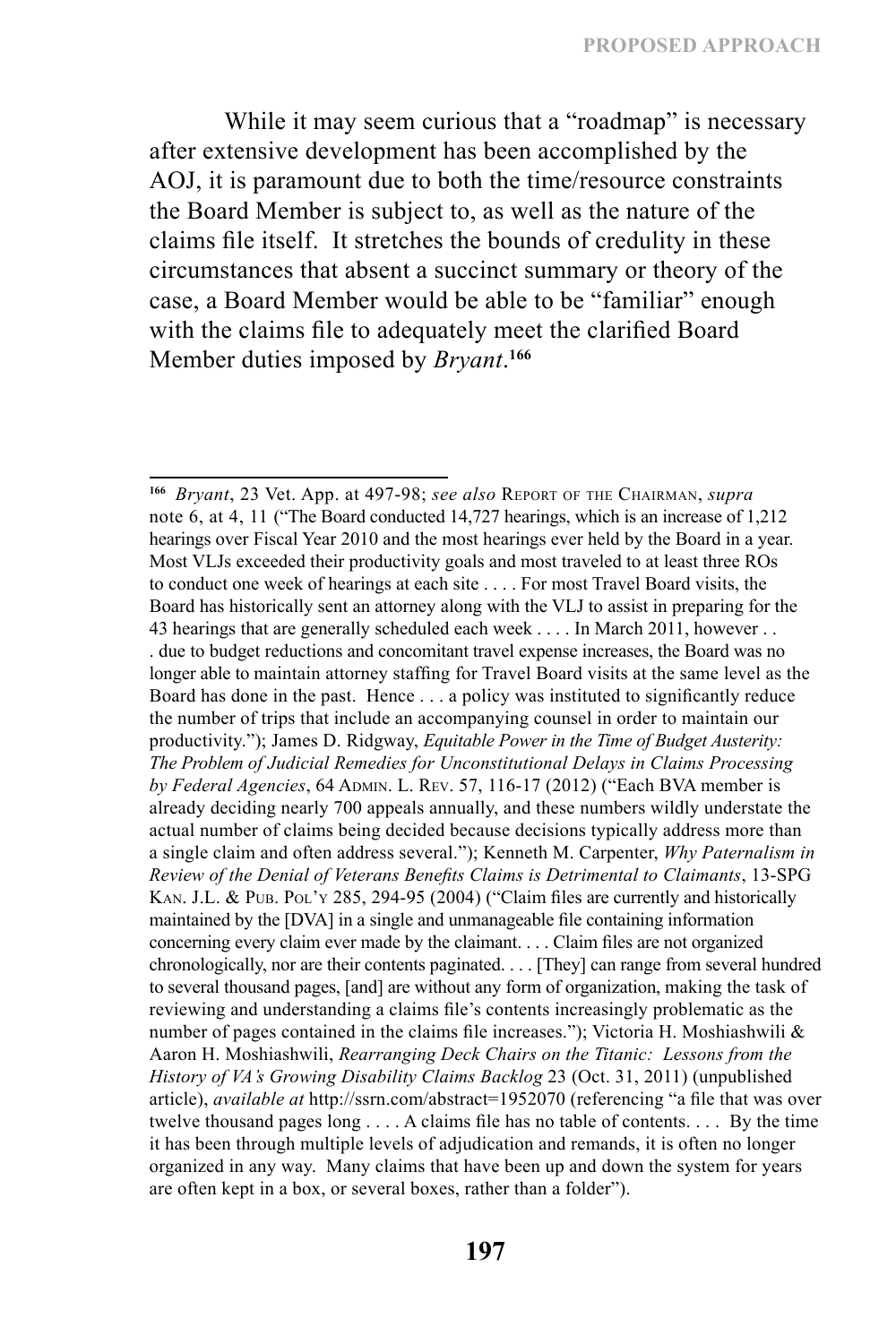This proposal is somewhat analogous to the disability benefits questionnaires (DBQ) that VA is implementing.**<sup>167</sup>** The DBQs are forms created to help "streamline the collection of necessary medical evidence for the purpose of processing Veterans' claims."**<sup>168</sup>** While still in the early stages, the goal of the DBQs is to help reduce the time it takes for VA to make a decision on a pending claim by allowing private medical providers to fill out forms that provide the necessary medical information pertinent to evaluating a pending veterans' benefits claim.**<sup>169</sup>**

The drawback of this questionnaire approach is that it could be burdensome to implement, both for the regional offices and the veterans.**<sup>170</sup>** Further, it provides a duplication of effort, as theoretically the veteran has already asserted his "theory of the case" in his various submissions and presentations to the RO.**<sup>171</sup>** In addition, some advocates may be concerned that any inconsistencies in the questionnaire answers would be used to impeach the veteran's

**<sup>169</sup>** *Id*. ("[Disability benefits questionnaires (DBQs)] allow Veterans and Servicemembers to have more control over the disability claims process by giving them the option of visiting a primary care provider in their community, at their expense, instead of completing an evaluation at a [DVA] facility. The streamlined forms use check boxes and standardized language so that the disability rating can be made accurately and quickly. . . . DBQs simplify the documentation of medical conditions. By completing check-the-box DBQs rather than generating long narrative summaries, it is anticipated that VBA will reduce the time it takes to make a claims decision. Also, providers treating Veterans who are familiar with their conditions can speed the process by completing DBQs for their patients."). **<sup>170</sup>** Report of the Chairman, *supra* note 6, at 4 (noting that in Fiscal Year 2011, 14,727 hearings were held by the BVA).

**<sup>171</sup>** *But see* Rory E. Riley, *The Importance of Preserving the Pro-Claimant Policy Underlying the Veterans' Benefits Scheme: A Comparative Analysis of the Administrative Structure of the Department of Veterans Affairs Disability Benefits System, 2 VETERANS* L. Rev. 77, 83-87 (2010) (explaining that one of the reasons for the traditionally pro‑claimant adjudication model of veterans' benefits determinations is that veterans are dependent on DVA to assist them in developing their claims); Reiss & Tenner, *supra* note 141, at 2-5 (discussing the paternalistic intent of the veterans' benefits system).

**<sup>167</sup>** *See* U.S. Dep't of Veterans Affairs, *Disability Benefits Questionnaires (DBQs)*, http:// benefits.va.gov/TRANSFORMATION/disabilityexams/index.asp (last visited Jul. 25, 2012) (describing the benefits of DBQs).

**<sup>168</sup>** U.S. Dep't of Veterans Affairs, *Disability Benefits Questionnaires (DBQs) – Frequently Asked Questions*, http://benefits.va.gov/TRANSFORMATION/dbqs/FAQS.asp (last visited Jun. 2, 2012).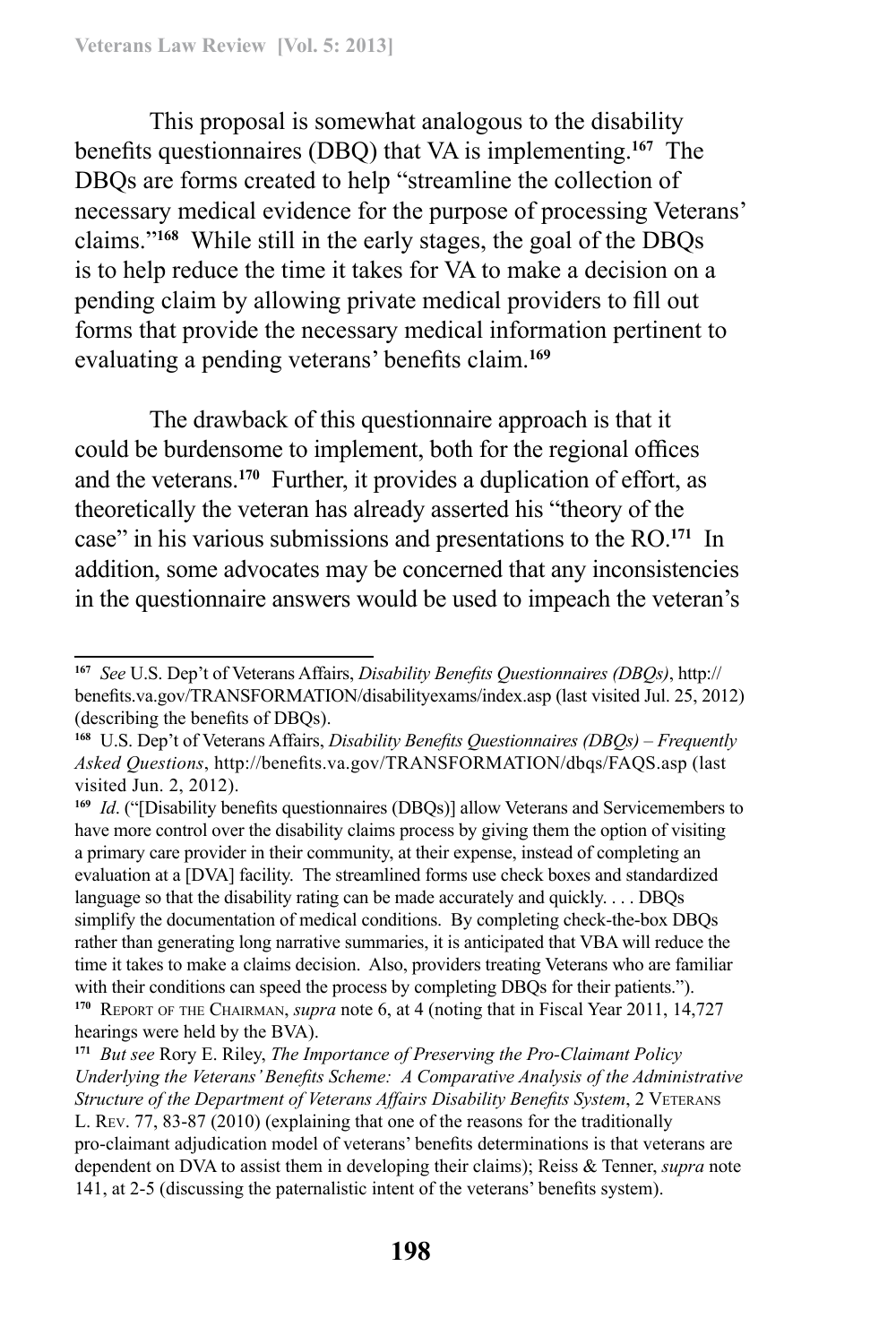credibility and rather than helping the veteran the process would actually hurt him.**<sup>172</sup>** Perhaps a more workable and reasonable approach would be to send in advance a list of questions that would be similar to the questionnaire approach, but indicate that this is what the veteran should be prepared to talk about in his hearing.**<sup>173</sup>** The burden on DVA is much higher in this questionnaire approach, as it would require a great deal of work to produce probative questions and then implement the process of asking veterans to prepare them in advance of the hearing (either far in advance or right before). This proposal scores highly on the measures of truth seeking and development of the claim to its optimum. However, it may impact negatively on the measure of claimant satisfaction if the claimant feels as though they are repeating information. It also scores low regarding efficiency, and has a questionable effect on the respect for the claimant-representative relationship.

### **V. RECOMMENDATION**

Of all the proposals above, the best approach to meet the duties to explain and suggest may be a hybrid approach, combining elements of each of the proposals. The claimant should be provided a basic pre-hearing questionnaire that will give an example of the kinds of questions they should be prepared to answer. The Board Member could subsequently read off the required basic elements to prove a particular claim on the record, followed by a recitation of the reasons for the previous RO denial. In addition, the Board Member should take tighter control of individual hearings and ask more detailed and directed questions.

**<sup>172</sup>** *See* Caluza v. Brown, 7 Vet. App. 498, 506 (1995) ("[T]he Board's statement of reasons or bases must account for the evidence which it finds to be persuasive or unpersuasive, analyze the credibility and probative value of all material evidence submitted by and on behalf of a claimant, and provide the reasons for its rejection of any such evidence.").

**<sup>173</sup>** *See* 38 C.F.R. § 3.103(c)(2) (2011) (noting that the purpose of a hearing is to permit the claimant to introduce pertinent argument and facts); *id.* § 20.700(b) (noting that the purpose of a hearing on appeal is to receive relevant argument and testimony on the appellate issue).